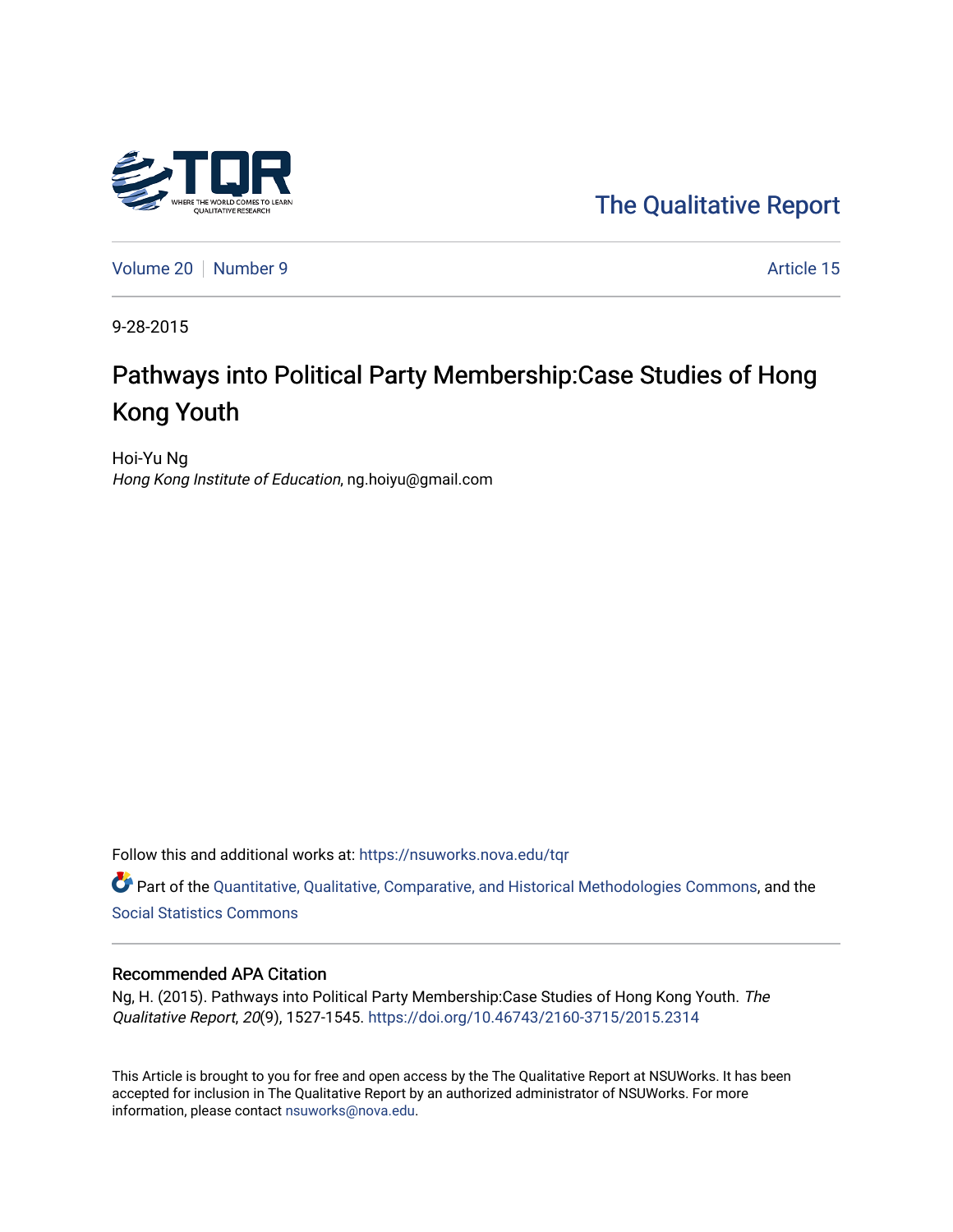

# Pathways into Political Party Membership:Case Studies of Hong Kong Youth

## Abstract

This article explores and conceptualizes the individual mobilization processes into political party membership of a sample of young people in Hong Kong, a semi-autonomous and semi-democratic region under Chinese sovereignty where political parties are relatively underdeveloped. Based on life history interviews with 23 young party members, I found that the mobilization of young people into party membership comprises three different steps. I also found that not all young party members went through the same order of steps. In total, three orders of steps are identified, which create three different paths into party membership. Lastly, this article found that each mobilization path is shaped by a specific set of macro-, meso-, and individual level influences

### Keywords

Party Membership, Young People, Life History, Hong Kong, Mobilization

### Creative Commons License



This work is licensed under a [Creative Commons Attribution-Noncommercial-Share Alike 4.0 License](https://creativecommons.org/licenses/by-nc-sa/4.0/).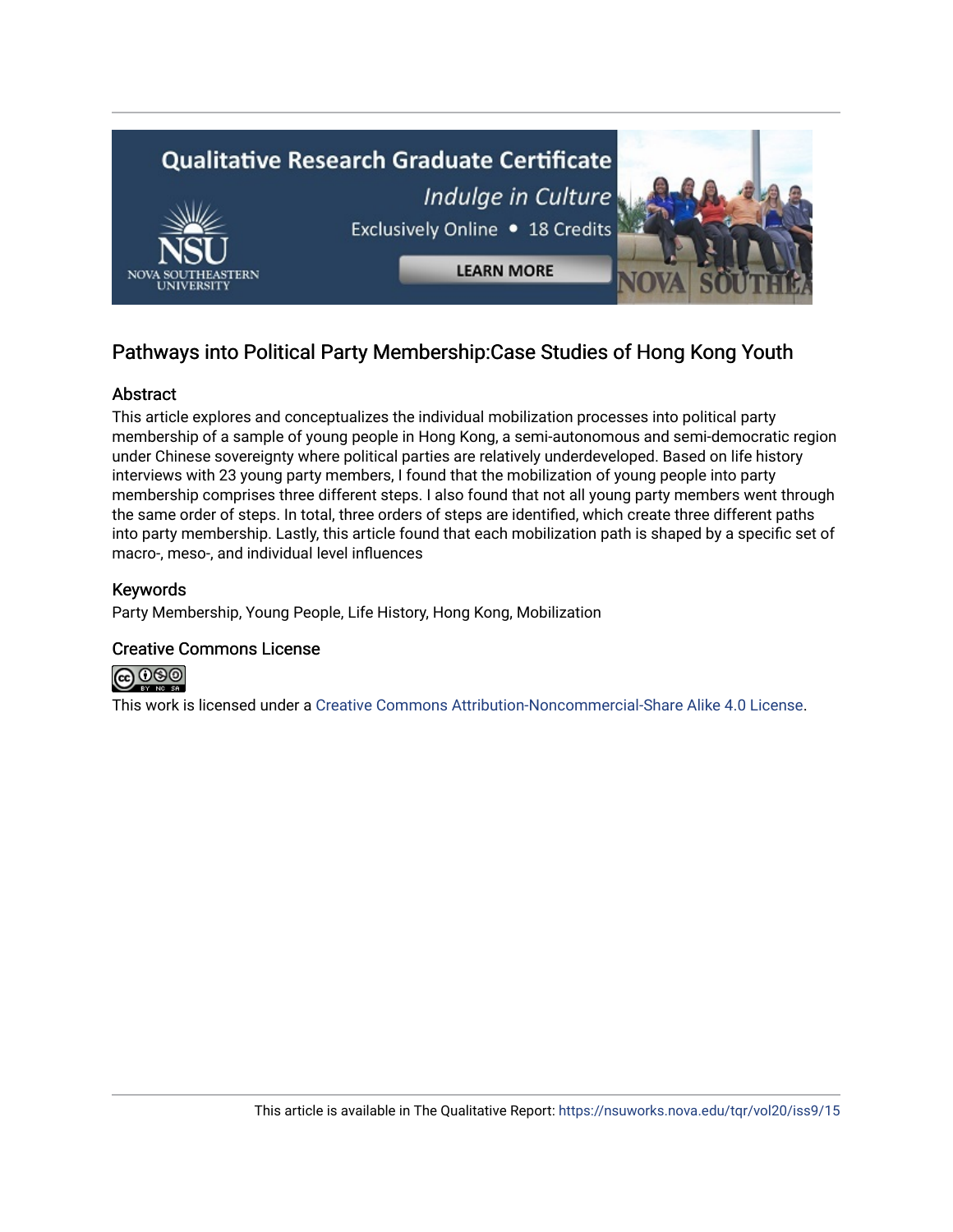

# **Pathways into Political Party Membership: Case Studies of Hong Kong Youth**

Hoi-Yu Ng

Hong Kong Institute of Education, Tai Po, Hong Kong

*This article explores and conceptualizes the individual mobilization processes into political party membership of a sample of young people in Hong Kong, a semi-autonomous and semi-democratic region under Chinese sovereignty where political parties are relatively underdeveloped. Based on life history interviews with 23 young party members, I found that the mobilization of young people into party membership comprises three different steps. I also found that not all young party members went through the same order of steps. In total, three orders of steps are identified, which create three different paths into party membership. Lastly, this article found that each mobilization path is shaped by a specific set of macro-, meso-, and individual level influences. Keywords: Party Membership, Young People, Life History, Hong Kong, Mobilization*

Ample evidence from recent years show that party membership in many Western democracies have shrunk substantially and this decline is particularly evident in the younger generations (van Biezen, Mair, & Poguntke, 2011; van Biezen & Poguntke, 2014). Young people in many Western democracies are increasingly turning away from institutional forms of political participation such as voting and tending to favor extra-institutional forms of activism such as protests, single-issue movements, and online activism (Flanagan & Levine, 2010; Norris, 2003; Quintelier, 2007). This phenomenon has stimulated scholars to investigate the reasons behind the decline of party membership (Scarrow, 2007; Seyd  $\&$ Whiteley, 2004; van Biezen & Poguntke, 2014) and how and why some young people still choose to join and engage in political parties (Bruter & Harrison, 2009; Cross & Young, 2008a; 2008b).

The reluctance of the young people to join political parties also exists in non-Western democracies and semi-democratic regimes such as Taiwan, South Korea, Singapore, and Hong Kong (Choy, 1999; Lin, 2013; Ma, 2007; Tan, 2010). However, limited research has been conducted in these contexts. Moreover, most literature on party membership focuses on finding the contextual *factors* leading individuals to join political parties but neglects the *processes* through which individuals are mobilized into party membership and how the factors are temporally woven together to produce the outcome (Harley et al., 2009).

This paper contributes to bridging these research gaps by exploring and conceptualizing the processes through which a sample of young people came to join political parties in Hong Kong, which is a semi-democratic and semi-autonomous regime under Chinese sovereignty where political parties are relatively underdeveloped and noninstitutionalized (Lam, 2010; Lau & Kuan, 2002). Specifically, I use life history method (Denzin, 1989; Roberts, 2002) to examine the processes that resulted in the decision of 23 young people in Hong Kong to join political parties and to identify the important contextual and individual factors at play in the processes.

It was found that the mobilization of young people into party membership is a threestep process shaped by a variety of macro- and meso-level contextual factors as well as the individual agency of the young people. The different configurations and interactions of the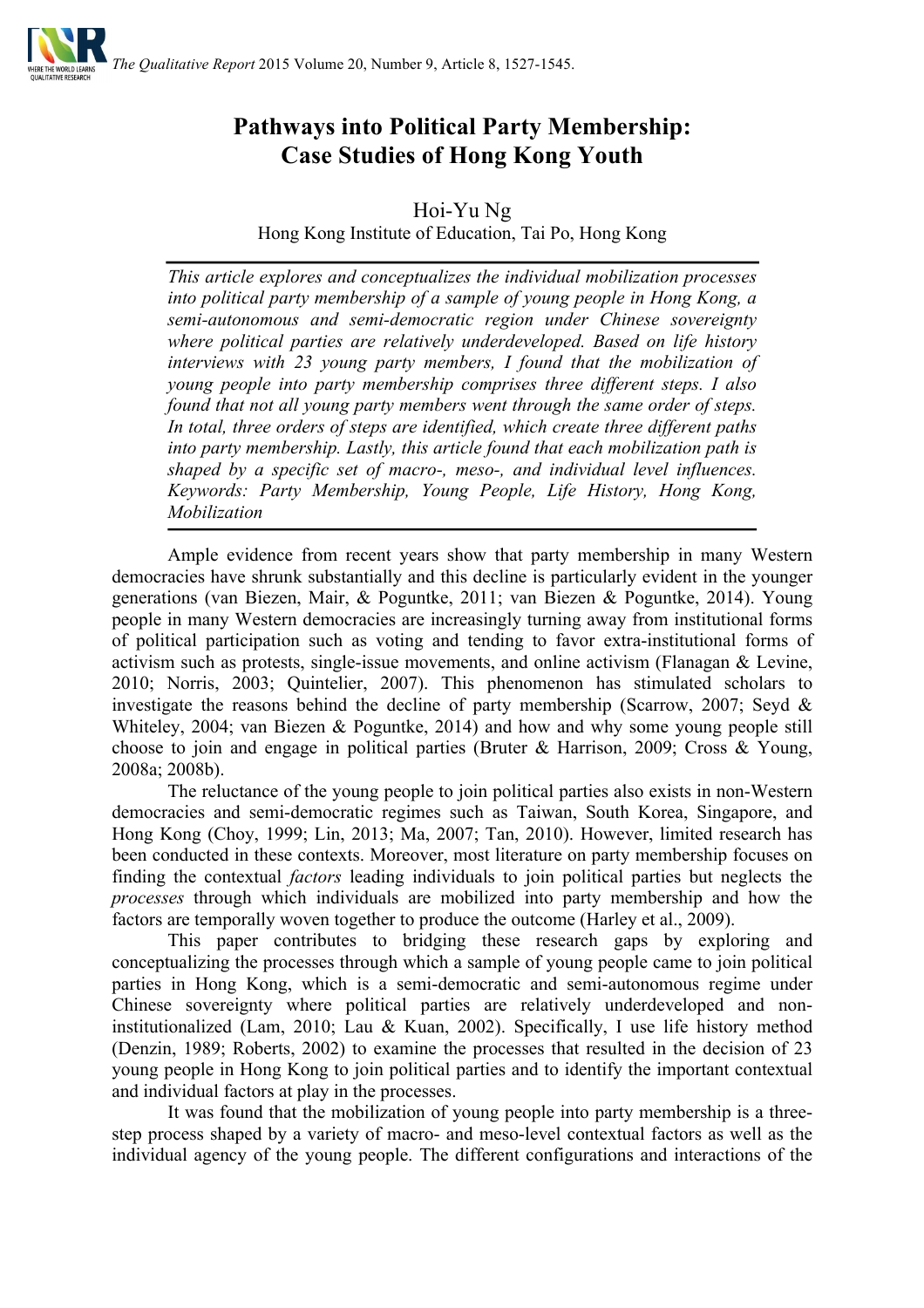factors lead young people to go through the steps in three different orders, which in turn create three paths into party membership.

This paper is divided into six sections. The first section is the background, which gives a brief description of the development of political parties and party membership in Hong Kong. The second section reviews a host of influences explaining individual participation in political parties and explains why we should go beyond the search for factors and shift the focus to the processes through which people are mobilized into parties. The third section describes the methodology of the study. The fourth section presents the results. It first presents the steps and paths into party membership identified from the interview data, and then describes the contextual and individual factors at play in the mobilization processes. The fifth section discusses the theoretical implications of the results and presents the limitations of the study. The last section is the conclusion.

This paper is based on my doctoral research at the Hong Kong Institute of Education which started in June 2010 and completed in September 2014. I chose this topic because I support the view that strengthening of political parties is beneficial to the good governance and democratization of Hong Kong (Ma, 2007). To this end, political parties need to recruit more new blood to rejuvenate them. Therefore, we need to know more about the processes and factors which lead young people to join political parties.

#### **Background**

Hong Kong was a British colony from 1842 to 1997 and was handed over to the People's Republic of China in 1997 as a semi-autonomous special administrative region. Party politics have a short history in Hong Kong. Local parties did not emerge until late 1980s when the city entered the decolonization period. In 2014, 17 parties occupy the 70 seats in the city's legislature, the Legislative Council (LegCo). Those parties can be roughly divided into two rival coalitions, namely the pro-democracy and pro-Beijing camps. The former advocates more civil liberties and quicker democratization, whereas the latter stresses political stability and the maintenance of good relations with the Chinese central government (Ma, 2012).

Hong Kong is not a full democracy but a "liberal authoritarian" hybrid regime (Diamond, 2002; Wigell, 2008). The people there enjoy civil liberties comparable to many Western democracies (Ma, 2010), but the political institutions are only partially democratic, posing severe constraints to party development. For example, the Chief Executive (head of government) is neither democratically elected nor allowed to have party affiliation, which prevents any party from governing the city. Only half of the LegCo members are elected through universal suffrage, whereas the other half is returned from Functional Constituencies (FCs), who mainly represent narrow occupational and business interests. Parties are difficult to penetrate as most FCs have very small electorates (Ma, 2009).

Perhaps because of the limited role of parties in the political system, Hong Kong parties generally have low public trust (Hong Kong Institute of Asia-Pacific Studies, 2013; Sing, 2004) and party membership. Hong Kong has about 26,000 party members in 2013 and its party membership/electorate ratio (M/E) is only 0.74, which is lower than many European democracies (van Biezen, Mair, & Poguntke, 2011). Most parties have less than 1,000 members, except for the pro-Beijing Democratic Alliance for the Betterment and Progress of Hong Kong (DAB), which has about 20,000 members.

The young people in Hong Kong share a similar attitude towards political parties with the general population and are not very interested in joining parties. The 2009 International Civic and Citizenship Study of the International Association for the Evaluation of Educational Achievement, which surveyed more than 140,000 14-year old students from 38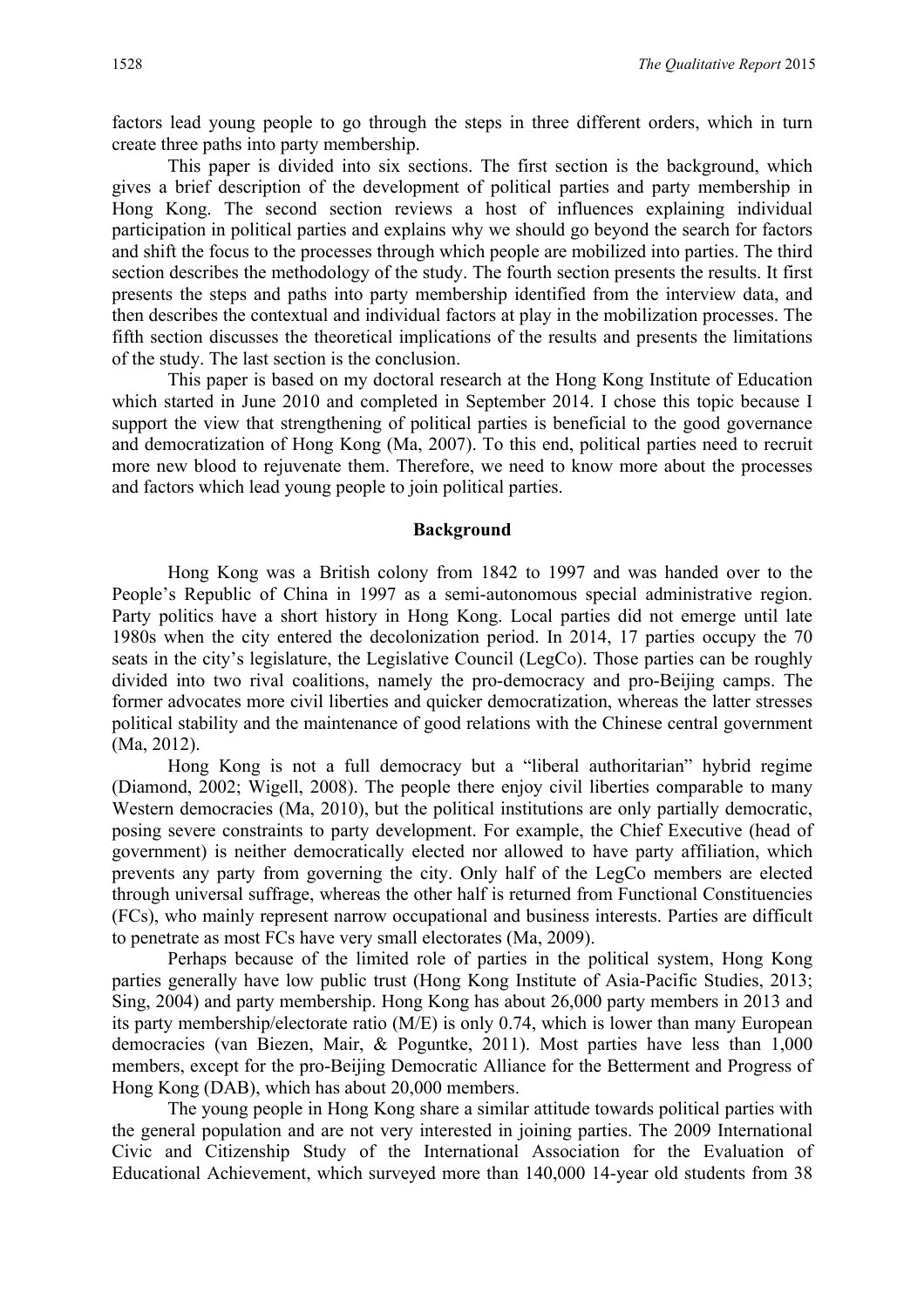societies, found that only 15.2% respondents in Hong Kong claimed they would certainly or probably join a party when they become adults, which ranks among the bottom (Schulz, Ainley, Fraillon, Kerr, & Losito, 2010). Moreover, politically active youth are now reported to be more interested in participating in social movements or advocacy organizations rather than political parties (Ma, 2007; Sham & Shen, 2007).

Nonetheless, a small number of young people are still joining parties. Some parties have even successfully recruited more young members in recent years (Canzheng xinyidai, 2010). Young members also account for a significant proportion of party memberships. Table 1 shows that, except for the DAB and Liberal Party, young members account for 17% to 40% of party memberships, which is relatively high compared with some Western democracies (Cross & Young, 2004; Kenig, Philipov, & Rahat, 2013; Pedersen et al., 2004). However, the absolute number of young party members is still very small. The total number of young party members in Hong Kong aged 30 or below was estimated to not exceed 3,000 in 2013. Therefore, it is worthwhile to explore how and why some young people come to the decision to join political parties.

| <b>Political Party</b> | Year | Total      | Number of      | Young members       |
|------------------------|------|------------|----------------|---------------------|
|                        |      | party      | young          | as percentage       |
|                        |      | membership | member $(Age)$ | of total membership |
| Pro-democracy camp     |      |            |                |                     |
| Democratic Party       | 2013 | 769        | $200(18-35)$   | $26.0\%$            |
| Civic Party            | 2013 | 500        | $100(18-30)$   | 20.0%               |
| Labour Party           | 2013 | 200        | $67(18-30)$    | 33.3%               |
| <b>LSD</b>             | 2013 | 157        | $63(18-30)$    | $40.1\%$            |
| <b>ADPL</b>            | 2013 | 97         | $16(18-30)$    | $16.5\%$            |
| Pro-Beijing camp       |      |            |                |                     |
| <b>DAB</b>             | 2011 | 20,000     | 1,408 (18-35)  | $7.0\%$             |
| Liberal Party          | 2013 | 344        | 36 (18-35)     | 10.5%               |
| New People's Party     | 2013 | 514        | $105(18-30)$   | 20.4%               |

**Table 1.** *Youth Membership of Major Political Parties in Hong Kong*

*Note*. The figures are collected from party official websites and personal communications with party officials. LSD = League of Social Democrats. ADPL = Association for Democracy and People's Livelihood. DAB = Democratic Alliance for the Betterment and Progress of Hong Kong.

#### **Literature Review**

The political science literature has suggested a range of contextual factors to explain individual participation in political parties. The first group of factors are the macro political contexts such as political institutions and political culture (Linek & Pecháček, 2007; Morales, 2009; Norris, 2002; Scarrow, 2007; Seyd & Whiteley, 2004). Macro-level contexts are the primary factors used by Hong Kong political scientists to explain the low party membership in Hong Kong (Choy, 1999; Lam, 2010; Lau & Kuan, 2002; Ma, 2007; Sing, 2004). In terms of political institutions, they argue that the political system of Hong Kong is very unfavorable to party development, which discourages people with political ambition from joining parties. In terms of mass political attitudes, they point to the mistrust or low level of support among Hong Kong people towards political parties (Lam, 2010; Lau & Kuan, 2002; Sing, 2004).

Although they have successfully pointed out those macro-contexts that are unfavorable to party membership, they have neglected those which may be favorable. For example, the partially democratic hybrid regime of Hong Kong creates perennial legitimacy problem for the government (Ma, 2008; Sing, 2006), which provides the pro-democracy parties with the momentum to mobilize popular support (Case, 2008). The tolerance of civil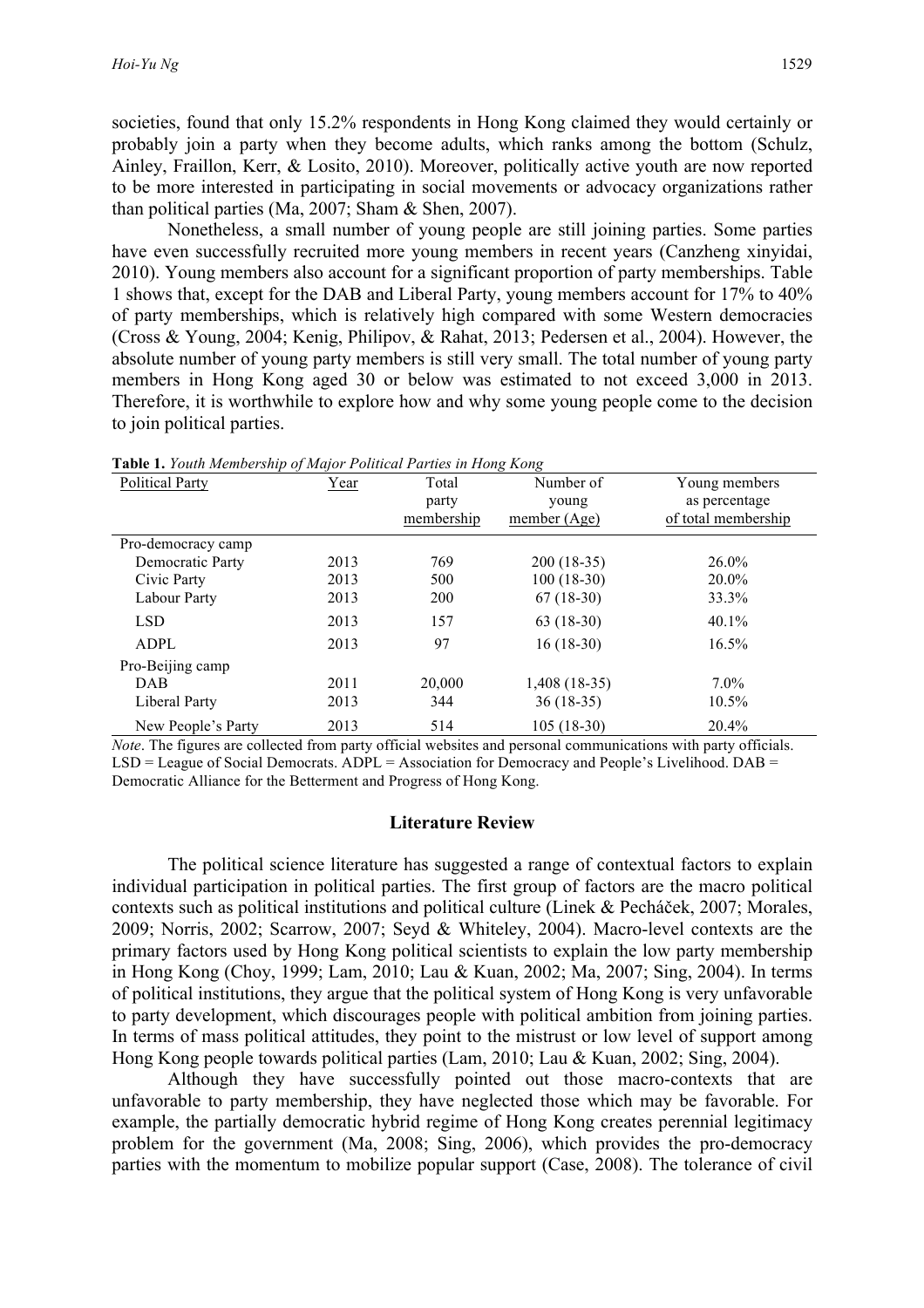liberty also allows the pro-democracy parties to organize democratic movements and campaigns which may inspire young people to join them.

The political science literature also suggests a range of meso-level factors to explain party membership. They include political parties themselves and a range of political socialization agents such as family, media, educational institutions, voluntary organizations, and peers. In terms of political party, the literature focuses on how parties create different kinds of incentives to recruit new members (Clark & Wilson, 1961; Seyd & Whiteley, 1992; Whiteley & Seyd, 2002; Whiteley, Seyd, & Billinghurst, 2006). In terms of family, Cross and Young (2008a) found that having a party member parent is an important factor influencing the decision of politically active youth to join a party. Similarly, on the basis of in-depth interviews with young party members in six European countries, Bruter and Harrison (2009) found that many are inspired by their parents to join a party.

Mass media is also argued by some studies as influential. Cross and Young (2008a) found that news exposure in media such as television, newspaper, and the Internet has slightly increased the likelihood of joining a party. Educational institutions such as schools and universities are another factor suggested by the literature. For example, Cross and Young (2008a) found that taking a course in government or politics in high school or university increases the likelihood of joining a party. Persson (2014) found that university education increases individual likelihood of joining parties as it brings people into a higher status social network, which in turn makes them easier to be recruited by political parties.

In addition, voluntary organizations may contribute to individual participation in political parties. Voluntary groups such as religious and youth organizations have also long been regarded as an important socialization agent (Frisco, Muller, & Dodson, 2004; McFarland & Thomas, 2006; Quintelier, 2008). Bruter and Harrison (2009) found that some young party members attributed their party membership to the influence of trade unions and pressure groups. Desrues and Kirhlani (2013) found that participation in scouts and trade unions connected with the parties helped young people to become party members.

Apart from contextual factors, the more recent literature on political socialization suggests that the individual agency of young people has to be taken into account when explaining youth political engagement as young people are *active agents* who are able to interact with the contexts to construct their own political realities. They are able to critically interpret the political messages they received before taking their political actions (Amnå, Ekström, Kerr, & Starrin, 2009; Leung, 2006).

In short, the paragraphs above suggest that party membership is shaped by a broad range of contextual and individual factors. I recognize their importance but argue that a more thorough understanding of youth participation in parties can be achieved if we go beyond the search for factors and shift the attention to the *process* through which young people are mobilized into political parties. This process-based explanation has become more popular among the social sciences in recent years (George & Bennett, 2005; Gerring, 2007; Hall, 2008). It focuses on understanding the mechanism or process through which an outcome is produced (Becker, 1963; Gerring, 2007; Hall, 2008; Pierson, 2000). However, it does not mean that this approach ignores the importance of factors. It just puts the focus on how the factors are temporally woven together to produce the outcome (Hall, 2008; Harley et al., 2009).

This approach has been widely used to examine how people become social movement activists (Bosi & Della Porta, 2012; Klandermans & Mayer, 2006; Munson, 2008). For example, Munson (2008)'s study of pro-life activists found that becoming a pro-life activist is a process involving four distinct steps. Some studies even found that there are more than one path into social movement activism (Bosi & Della Porta, 2012; Linden & Klandermans, 2007; Viterna, 2007). Despite its popularity in social movement studies, this approach is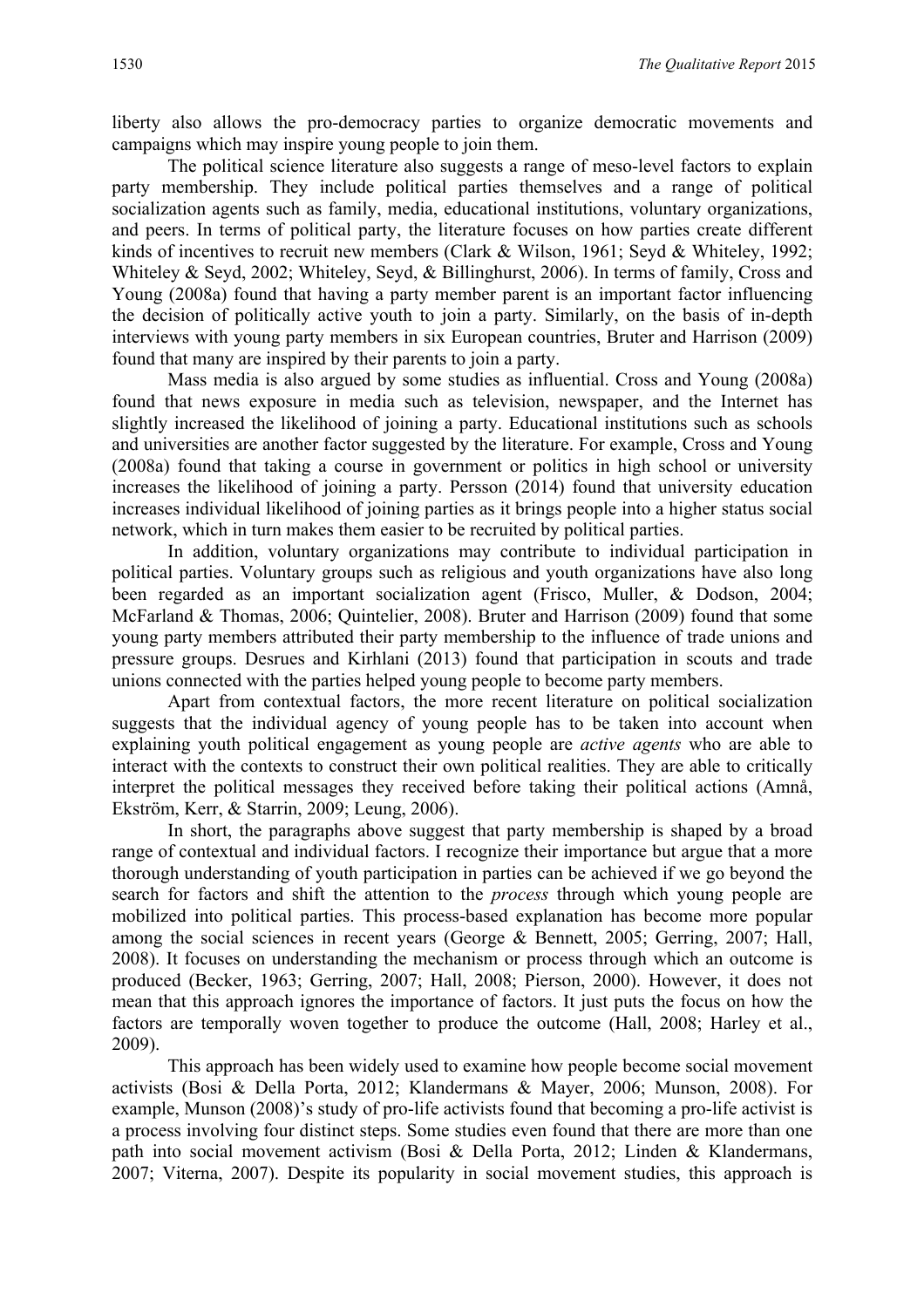rarely used in the study of party membership, which is dominated by large-scale surveys and statistical analysis of the correlation of variables (Goodwin, 2010).

I make use of this approach to explore how a sample of Hong Kong young people became party members because it has the potential to offer us a more thorough understanding of youth party membership. First, it can capture the dynamic, gradual, and processual nature of political activism (Horgan, 2008; Klandermans & Mayer, 2006; Munson, 2008; Quéniart, 2008). As Munson (2008) said, "mobilization into activism is a dynamic process, not a singular event" (p. 4). Second, shifting the focus to mobilization processes allows us to better grasp how the factors interact and weave together (Bosi & Della Porta, 2012). Third, there may be more than one path into party membership because not all mobilization processes are shaped by the same set of factors and not every factor is important at the same time for every person (Viterna, 2007). Shifting our focus to the mobilization process allows us to examine whether multiple paths exist and what configurations of factors are behind those paths.

#### **Method**

Life history was used as the research method of this study. It is a biographical method rooted in the Chicago School of Sociology and the tradition of symbolic interactionism (Cole & Knowles, 2001; Merrill & West, 2009; Roberts, 2002). It uses conversations or in-depth interviews to collect personal life stories that are subsequently interpreted and reported by the researcher (Denzin, 1989; Roberts, 2002). Life history is an ideal method to explore the processes that lead people to become politically active because it can trace the sequence of events that a person has experienced (Blee, 2002; Klandermans & Mayer, 2006; Munson, 2008). As argued by Blee (2002) in her study of activists in racist groups, "life histories string together life events in sequences, suggesting how people understand the patterning of their political and personal lives. These patterns help us untangle the causes and effects of political affiliation" (p. 202). Therefore, it is considered an appropriate method to address the research objective of this study, which is to explore the individual mobilization process of a sample of young party members.

Purposive sampling was used to select the participants of this study. The main criteria of selecting the samples are that all participants should be party members and aged between 18 and 29. I also diversified the sample in terms of party affiliation, organizational position, and gender (Blee & Taylor, 2002; Della Porta, 1992). In terms of party affiliation, I selected party members from both political camps in Hong Kong, namely the pro-democracy and the pro-Beijing camps (Ma, 2007). Civic Party (CP), Democratic Party (DP), and League of Social Democrats (LSD) were selected from the pro-democracy camp and DAB and New People's Party (NPP) from the pro-Beijing camp. In terms of organizational position, I selected participants from different levels of the party organization such as central and branch executive, youth wing, and rank-and-file members. I also tried including at least one female member from each selected party as females are usually underrepresented in political parties (Scarrow & Gezgor, 2010).

Cold-calling, snowballing, my own social networks, and social media such as Facebook were used to recruit the participants. Eventually four to six participants were recruited from each selected party, making the sample size to 23 (Table 2). Albeit small, the sample is comparable in size with many similar life history studies on political activists (Braungart & Braungart, 1994; Goodwin, 2010; Linden & Klandermans, 2007; Sawyer, 2005; Searle-Chatterjee, 1999). The average age of the participants was 25.8. Except a DAB participant who had just reached the age of 30, all other participants were within the target age range. I also recruited one female participant from each party except the LSD, which has very few female members.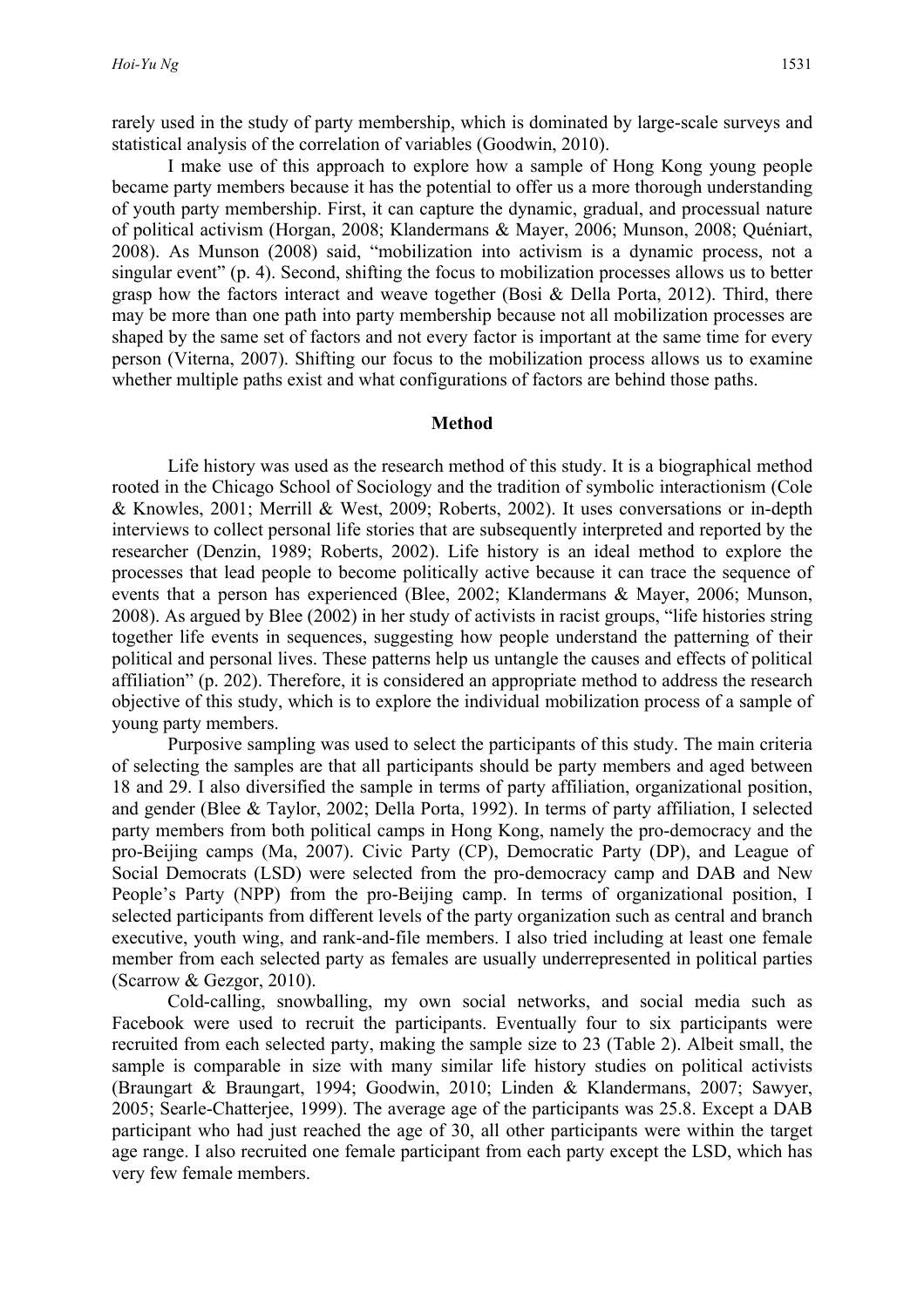The interviews were conducted from February 2012 to January 2013. Before arranging the interviews, my study underwent an ethical review by the Human Research Ethics Committee of my institute to ensure its compliance with the institute guidelines on research ethics. The venues of the interviews were chosen by the participants. Some interviews were conducted in their workplaces and others in restaurants, cafés, or university campuses. Written consents were sought before the beginning of each interview. To remind me of the interview questions and to increase the comparability between different life histories, an interview guide was designed to facilitate the interview (Della Porta, 1992). The guide is divided into four sections. The first section addresses the personal background of the participants such as upbringing and schooling experiences. The second section addresses how and why the participants became involved in party activism and joined their respective political parties. The third section touches on the daily lives and activities of the participants as party members. Lastly, I collected their basic demographics such as place of birth, education, and occupation.

All interviews were conducted in Cantonese, the mother tongue of the participants, and tape-recorded. Most interviews lasted for one to two hours and the average duration was one hour and 15 minutes. Follow-up interviews were arranged for 12 participants to clarify the unclear points and explore topics that I found interesting after reading the transcripts.

I used several strategies to enhance the factual accuracy of the interviews. First, I helped the participants to recall their memory during the interview by asking questions about particular events such as schooling and work experience. Second, I cross-checked the interviews with other sources such as news reports and historical events. To minimize my misinterpretation of the meanings expressed by the participants, I clarified any uncertain points through follow-up interviews, email or telephone conversations. I also conducted member checking by sending the interview transcripts back to the participants.

My data analysis process is mainly informed by the procedures suggested by Ritchie, Spencer, and O'Connor (2003), which is divided into six steps. First, all interviews were transcribed verbatim. After that I developed a codebook based on the interview guide and my initial reading of the transcripts. Then I used the themes and sub-themes of the codebook to code the interview transcripts with the help of qualitative data management software NVivo. After that, new codes were created when new themes emerged and some existing codes were deleted when they were no longer deemed useful. The coded data were then sorted and summarized, which was followed by a cross-case analysis to discover similarities and differences between participants. Finally, I identified the mobilization processes into party membership, categorized them into three paths, and discerned the major factors at play in each path. The results are presented in the following section.

| Participant   | Party      | Age | Gender | Position in the party                 | Occupation             |
|---------------|------------|-----|--------|---------------------------------------|------------------------|
| (Pseudonym)   |            |     |        |                                       |                        |
| Philip        | $\rm CP$   | 22  | Male   | Branch vice-chairperson; district     | Teaching assistant     |
|               |            |     |        | developer                             |                        |
| <b>Nick</b>   | $\rm CP$   | 25  | Male   | Branch and youth wing Exco member;    | Legislator's assistant |
|               |            |     |        | district developer                    |                        |
| <b>Brian</b>  | CP         | 25  | Male   | Branch vice-chairperson; former youth | Teaching assistant     |
|               |            |     |        | wing Exco member                      |                        |
| Anna          | CP         | 24  | Female | Youth wing and policy branch Exco     | Legislator's assistant |
|               |            |     |        | member                                |                        |
| Aaron         | <b>DAB</b> | 26  | Male   | Branch Exco member; community         | Legislator's assistant |
|               |            |     |        | officer                               |                        |
| Henry         | DAB        | 26  | Male   | Branch Exco member                    | District councilor     |
| <b>Thomas</b> | DAB        | 23  | Male   | Deputy policy spokesperson            | Secondary school       |
|               |            |     |        |                                       | teacher                |

**Table 2.** Participant Characteristics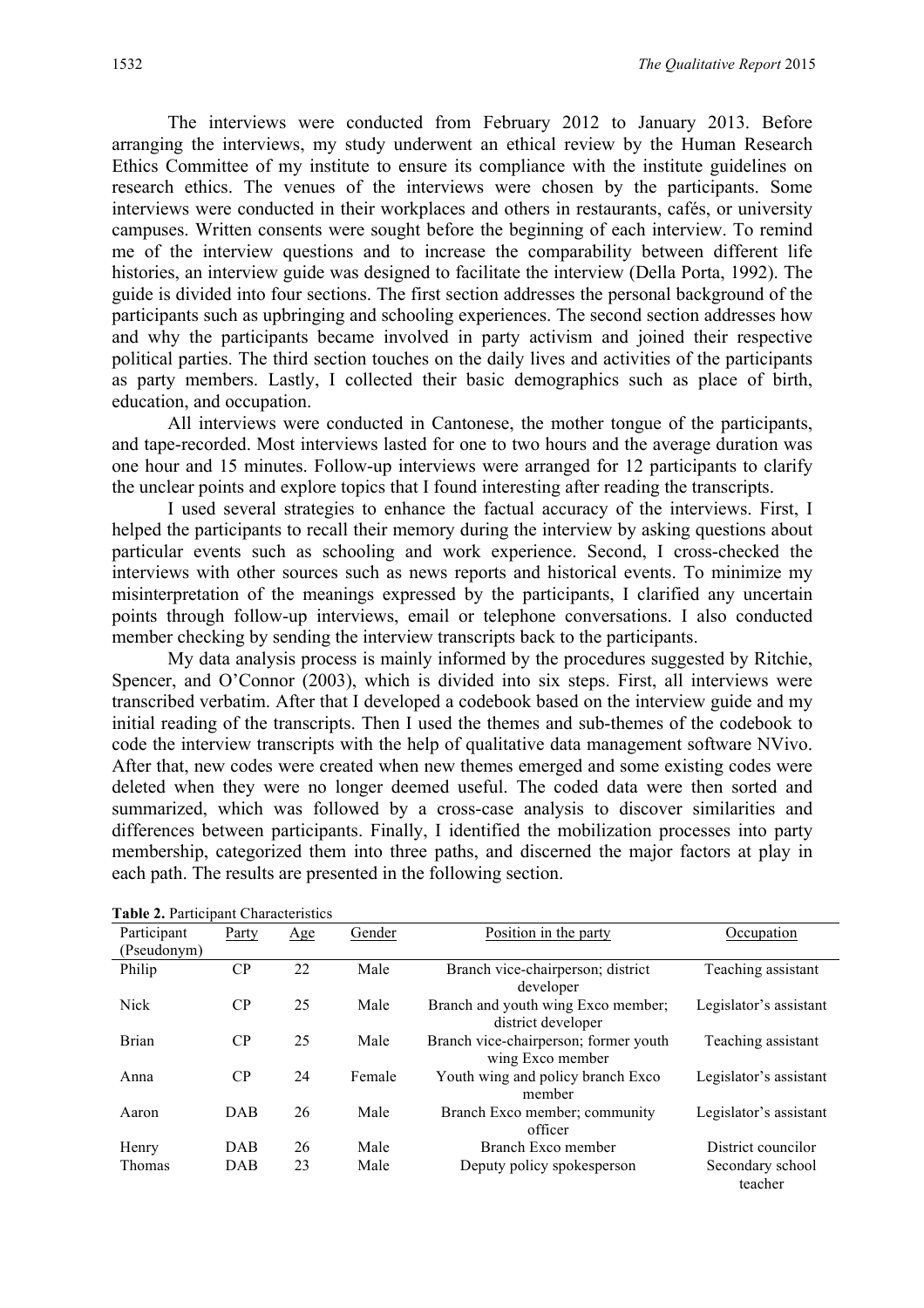| Stephen | DAB        | 28 | Male   | Deputy policy spokesperson                                                            | Assistant coordinator,<br><b>DAB</b>    |
|---------|------------|----|--------|---------------------------------------------------------------------------------------|-----------------------------------------|
| Jack    | <b>DAB</b> | 26 | Male   | Youth wing Exco member; deputy<br>policy spokesperson                                 | Assistant coordinator,<br><b>DAB</b>    |
| Cherry  | <b>DAB</b> | 30 | Female | Youth and women wing Exco member                                                      | Assistant coordinator,<br><b>DAB</b>    |
| Keith   | DP         | 24 | Male   | Branch and youth wing Exco member                                                     | Legislator's assistant                  |
| James   | <b>DP</b>  | 27 | Male   | Central committee member; Branch<br>Exco member                                       | Staff in a bank                         |
| George  | DP         | 26 | Male   | Youth wing Exco member, community<br>officer                                          | Community officer,<br><b>DP</b>         |
| David   | DP         | 26 | Male   | Central committee member, youth wing<br>Exco member                                   | District councilor                      |
| Grace   | DP         | 25 | Female | Branch and youth wing Exco member                                                     | Legislator's assistant                  |
| Daniel  | <b>LSD</b> | 28 | Male   | Party deputy secretary-general                                                        | Legislator's assistant                  |
| Vincent | <b>LSD</b> | 27 | Male   | Party deputy secretary-general (acting<br>secretary-general)                          | Media editor                            |
| Peter   | <b>LSD</b> | 25 | Male   | Party Exco and branch Exco member                                                     | Research assistant                      |
| Alex    | <b>LSD</b> | 24 | Male   | Ordinary member; former party Exco<br>member                                          | Advertising company<br>staff            |
| Charles | <b>NPP</b> | 26 | Male   | Party Exco and Central committee<br>member; policy spokesperson;<br>community officer | Research director<br>in a think tank    |
| Ray     | <b>NPP</b> | 29 | Male   | Youth wing chairperson                                                                | Public affairs<br>consultant            |
| Patrick | <b>NPP</b> | 28 | Male   | Youth wing Exco member                                                                | General manager of a<br>private company |
| Sophia  | <b>NPP</b> | 24 | Female | Head of the external affairs unit of the<br>party's youth committee                   | Staff in a bank                         |

#### **Results**

#### **Paths into Party Membership**

The first part of the result section reports the mobilization process and paths into party membership identified from the life history interviews. My analysis of the interviews found that the process of becoming party members can be divided into three steps, namely (a) attitudinal affinity, (b) initial involvement, and (c) formal enrolment. Below is a brief description of each step.

**Attitudinal affinity.** The term was first used by sociologist Doug McAdam (1988) to describe the supportive attitude towards the American Civil Rights Movement. The term is employed in the present study to refer to the step wherein a participant develops psychological affinity with the party, either through adherence to party ideology, favorable impression of the party or some party figures, and/or interest in joining.

**Initial involvement.** This term refers to the time when a participant first becomes involved in the activities of the party. These activities may include helping out in an electoral campaign, joining an internship program, volunteering with the party, or working for the party as salaried staff.

**Formal enrolment.** This refers to the moment when participants formally become a member of the party. They usually have to complete a membership form and pay a membership fee.

Although all participants went through these three steps, I found that not all of them went through the steps in the order listed above. In total three sequences are identified, which I refer to as the paths of hesitant believers, decisive believers, and converted staff. I illustrate them with examples in the following paragraphs.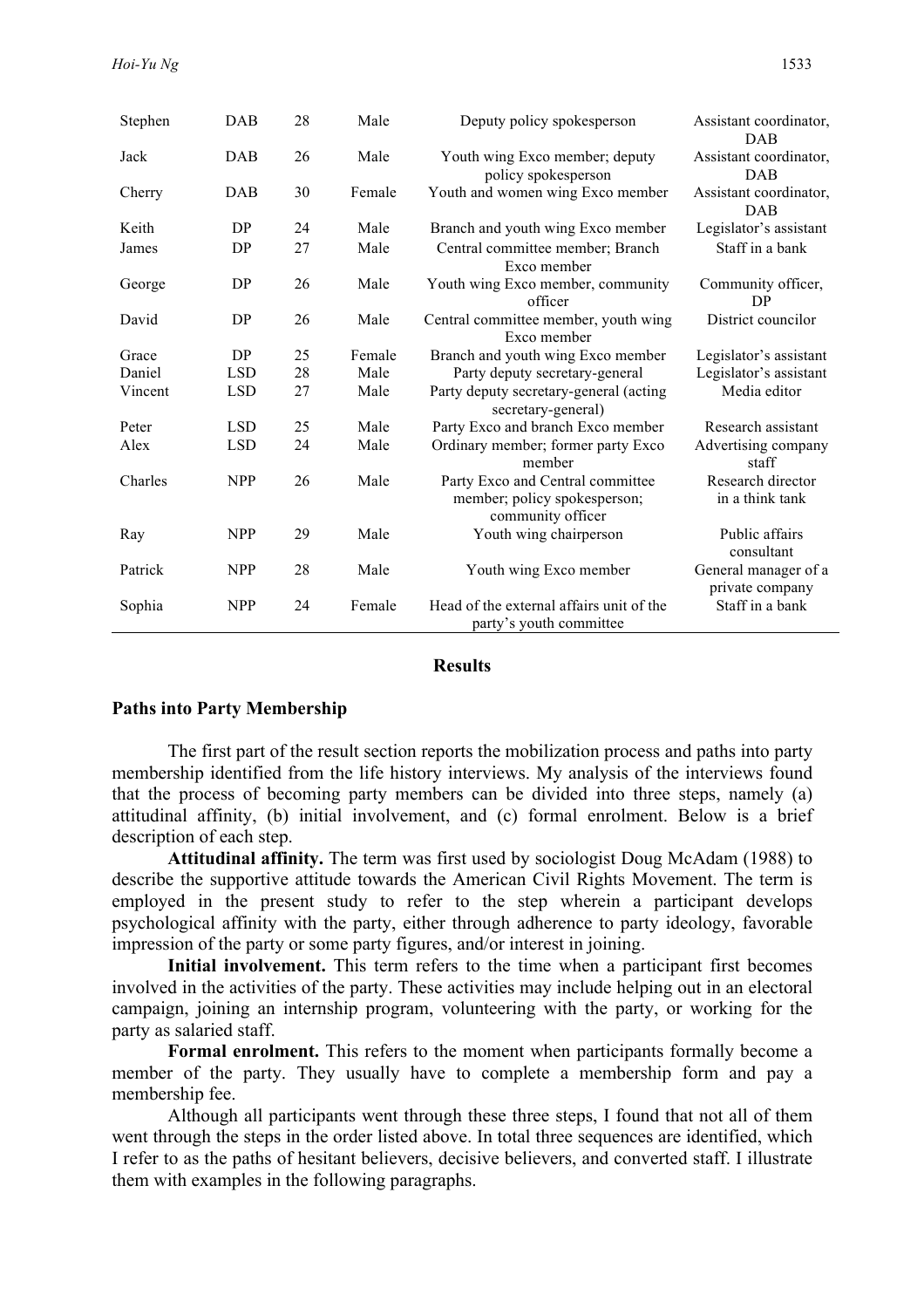**Hesitant believers path.** Hesitant believers went through the steps by (a)  $\rightarrow$  (b)  $\rightarrow$ (c). They usually had a supportive attitude towards the party principles or an interest in joining before their first involvement. Their primary motivation for initially getting involved was to put their beliefs into practice, but they were hesitant or reluctant to join the party immediately. Rather, they chose to take part in some party activities first before deciding to join. An example of this path is Anna from the CP.

*Anna.* She grew up in a low income family. She claimed her family did not have a strong influence on her politically because her parents were not interested in current affairs and would not discuss politics with her. Nevertheless, they helped develop her political awareness by purchasing newspapers daily.

The first step she took was attitudinal affinity. What made Anna become a true supporter of the CP was the national security legislation controversy in 2003, a big political crisis in Hong Kong wherein half a million people took to the streets to protest against the legislation. The event occurred when she was in senior secondary school. She paid close attention to the crisis and was very impressed by the actions taken by a group of prodemocracy lawyers, many of whom later became the leaders of the CP. "I was very impressed with their defense of the rule of law and fighting against this *evil legislation*." The events helped her develop an interest in joining the CP when it was founded in 2006.

The second step Anna took was initial involvement. Anna's first contact with the CP happened in her second year of university. At that time, she discovered from the CP website that the party was recruiting summer interns for its 2008 LegCo election campaign. She applied and was allocated to the campaign team of CP lawmaker Alan Leong. She was noticed because of her good performance and Leong invited her to remain in his employ beyond her internship as a part-time staff. Subsequently, he hired her as his full-time assistant when she graduated.

The final step Anna took was formal enrolment. Anna did not immediately join the CP after being hired as a full-time staff because she was struggling with whether she would share the same view with the party in the future. "When I initially got involved in politics, my concern was I don't know what to do if I have disagreement with the party in the future." Her worry eventually disappeared as she gradually felt that she should join as long as she subscribes to the party's core principles. She joined two years later.

**Decisive believers path.** Decisive believers went through steps by (a)  $\rightarrow$  (c)  $\rightarrow$  (b). Similar to hesitant believers, they adhered to party principles and ideologies even before deciding to join, but they were more decisive because they decided to join the party before participating in any party activity. Thus, their first involvement took place after joining the party. An example of this path is James from the DP.

*James.* James was born in a public housing family. He claims his family did not have a big impact on him politically because both parents were workers in garment factories with very long work hours. His parents seldom discussed current affairs with him and did not want him to engage in politics. "[They wanted me] to find a job, preferably not to do with politics, and start a family." School education also did not have much effect as the curriculum of James' secondary school had nothing related to politics.

The first step he took was attitudinal affinity. After secondary school, James' parents sent him to the US for college. Living in a foreign land triggered him to pay more attention to Hong Kong affairs. Thus, he read many Hong Kong newspapers. James was particularly attracted to the commentaries of DP lawmaker Martin Lee, who later became his reason for joining the DP. The most important event that triggered his interest in entering politics is the 2003 national security legislation controversy, as was illustrated above. Pictures of the protest shocked James and made him want to do something for Hong Kong. His observation of US elections also strengthened his belief in democracy. "You can see that many Americans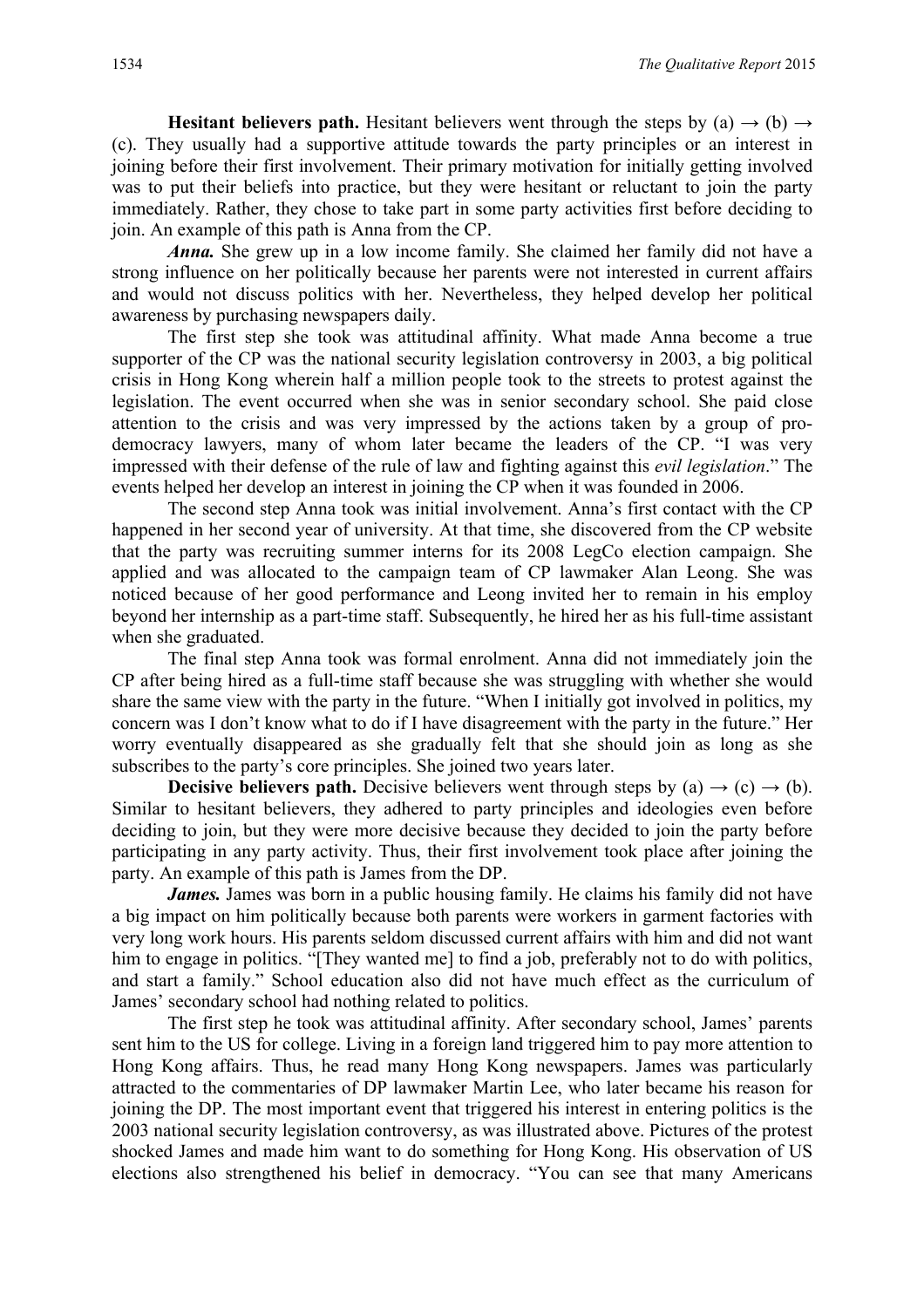believe that their votes can change the fate of the country, but you can't see that emotion in Hong Kong."

The second step James took was formal enrolment. James eventually decided to join the DP when he was 19, primarily because he admired Martin Lee. "If you are talking about why I chose the DP, the most important reason was Martin, no other person." He also thought he could achieve more in the DP because it was the first and the largest pro-democracy party in Hong Kong.

The final step James took was initial involvement. James joined the party in 2005, but he did not participate in any party activities until he returned to Hong Kong in 2007. At that time, he did not know a single DP member, so he asked the party headquarters what he could do to help. Later, he landed an internship in the office of Martin Lee and his first activity was to campaign for a by-election.

**Converted staff path.** Converted staff went through the process by  $(b) \rightarrow (a) \rightarrow (c)$ . They have two defining characteristics. First, they had neither developed a solid adherence to party principles nor an interest in joining at initial involvement. Their initial involvement was primarily motivated by non-political reasons such as occupational consideration, curriculum requirement, or mere curiosity. They were socialized to identify with party principles and developed an intention of joining after spending some time in the party. Second, their initial involvement usually took the form of party employment as legislator assistants and interns. An example of this path is Aaron from the DAB.

*Aaron.* Aaron was born in a low-income family. His father has already passed away and his mother was once a street vendor but has now retired. His parents did not exert any influence on him politically because their working hours were very long and they were uninterested in politics. Aaron studied social policy in university because he had some interest in the discipline and there were limited choices for him due to his mediocre public examination results. He joined the university student press and become one of its reporters. However, he said he still had not developed much political awareness at that time.

The first step Aaron took was initial involvement. Aaron graduated in 2008. Since he studied social policy, he wanted to find a job related to social service. Thus, he applied for various positions in political parties, trade unions, and voluntary organizations. Finally, a DAB district councilor hired him as his assistant. His major tasks then were to handle caseworks<sup>1</sup> and provide constituency services<sup>2</sup> to the residents.

The second step Aaron took was attitudinal affinity. Aaron initially perceived his councilor assistant job as an ordinary job. Only later did he gradually develop an interest in entering politics. He said:

I think the first year [of work] is the most important. I personally felt the party did take constituency work very seriously. You helped the residents and handled their cases in person. This made you feel that a party or a district councilor is really capable of helping the residents…. So after a year or so I thought, why [can't I] be a councilor too?

He also started learning and accepting the party's ideology during his work in the party.

<u> 1989 - Jan Samuel Barbara, margaret e</u>

<sup>1</sup> Caseworks refer to the handling of inquiries, complaints, and requests for assistance from residents. Typical cases include complaints about poor sanitation and requests for assistance in applying for public housing and social welfare.

<sup>&</sup>lt;sup>2</sup> Constituency services refer to the services offered by political parties to the residents of a specific electoral district to cultivate electoral support. Typical services include tea gathering, tours, interest classes and haircut service for the elderly.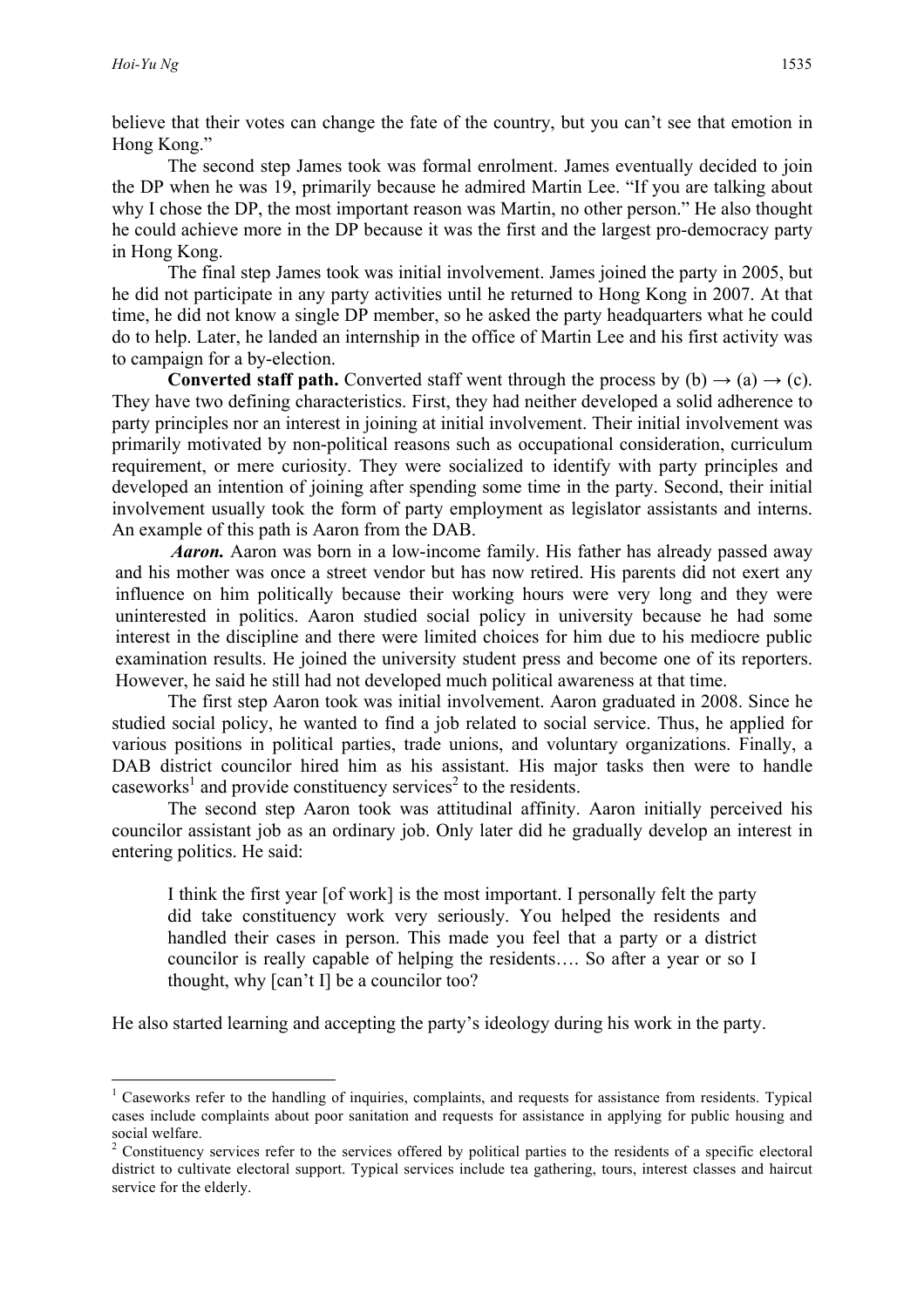The final step Aaron took was formal enrolment. Aaron was employed as an assistant coordinator of a party local branch a year later, but he was still not a party member. Several months later, he eventually decided to join, mainly because he agreed with the party beliefs and planned to run for election on behalf of the party.

Among the 23 participants, there were 6 hesitant believers, 11 decisive believers, and 6 converted staff. The distribution does not vary significantly with political camp. It should be noted that the actual experiences of the participants are usually more complex than the three paths described above and some participants share elements of more than one path. But the characteristics of a single path usually dominate. So classification was done without much difficulty. Having said that, classifying the stories to fit one of these paths may lose some nuance in the mobilization experiences. For example, although all the decisive believers joined the party before participating in any party activity, a few did ponder or hesitate for a while before deciding to join. Nevertheless, this classification helps us better understand how the mobilization processes into party membership unfold and vary.

#### **Influences in the Mobilization Processes**

Apart from distinguishing the three different paths into party membership, I also discerns the factors shaping these paths. This part first reports the influences shaping the path of hesitant believers, which is followed by those of decisive believers and converted staff.

Influences shaping the hesitant believers path. For the hesitant believers, the first step they took is attitudinal affinity. The hesitant believers mainly attributed their attitudinal affinity with the party to three contextual influences, namely critical political events, school education, and university experience. In terms of critical event, for example, Anna (CP) said her supportive attitudes towards the party was triggered by the national security legislation controversy in 2003 in which a group of pro-democracy barristers, many of whom later became the founding members of the CP, strongly opposed the legislation to safeguard the civil liberties of Hong Kong. In terms of school education, for instance, the pro-Beijing secondary school that Stephen (DAB) attended offered him many opportunities to learn about the latest developments in mainland China, which made his political attitudes closer to that of the pro-Beijing DAB by strengthening his favorable impression of China and his national identity. In terms of university experience, Vincent (LSD) said his participation in the student press of his university made his ideology closer to that of the LSD as he learnt many socialist ideas and met many social movement activists in the student press. Apart from these three major influences, some participants also perceived mass media, family, and voluntary organizations as influential in the development of their attitudinal affinity.

The second step that the hesitant believers took was initial involvement in the activities of the party, which the participants said was mainly motivated by their attitudinal affinity developed in the previous step. However, the recruitment efforts of the parties such as internships, job opportunities, and persuasion by party figures also played a role. For example, Vincent (LSD)'s initial involvement was marked by his recruitment into the party as a salaried organizing officer. Anna (CP) and Thomas (DAB) initially became involved in their parties through the summer internship programs of their respective parties. Brian (CP) was directly persuaded by a CP legislator whom Brian met him through a mentorship program of his university to get involved with the party. It should be noted that these participants sought out or were willing to accept the recruitment efforts of the party because they had already developed an attitudinal affinity to these parties in the previous step. Apart from party recruitment efforts, university education was also perceived by a few hesitant believers as influential in this step.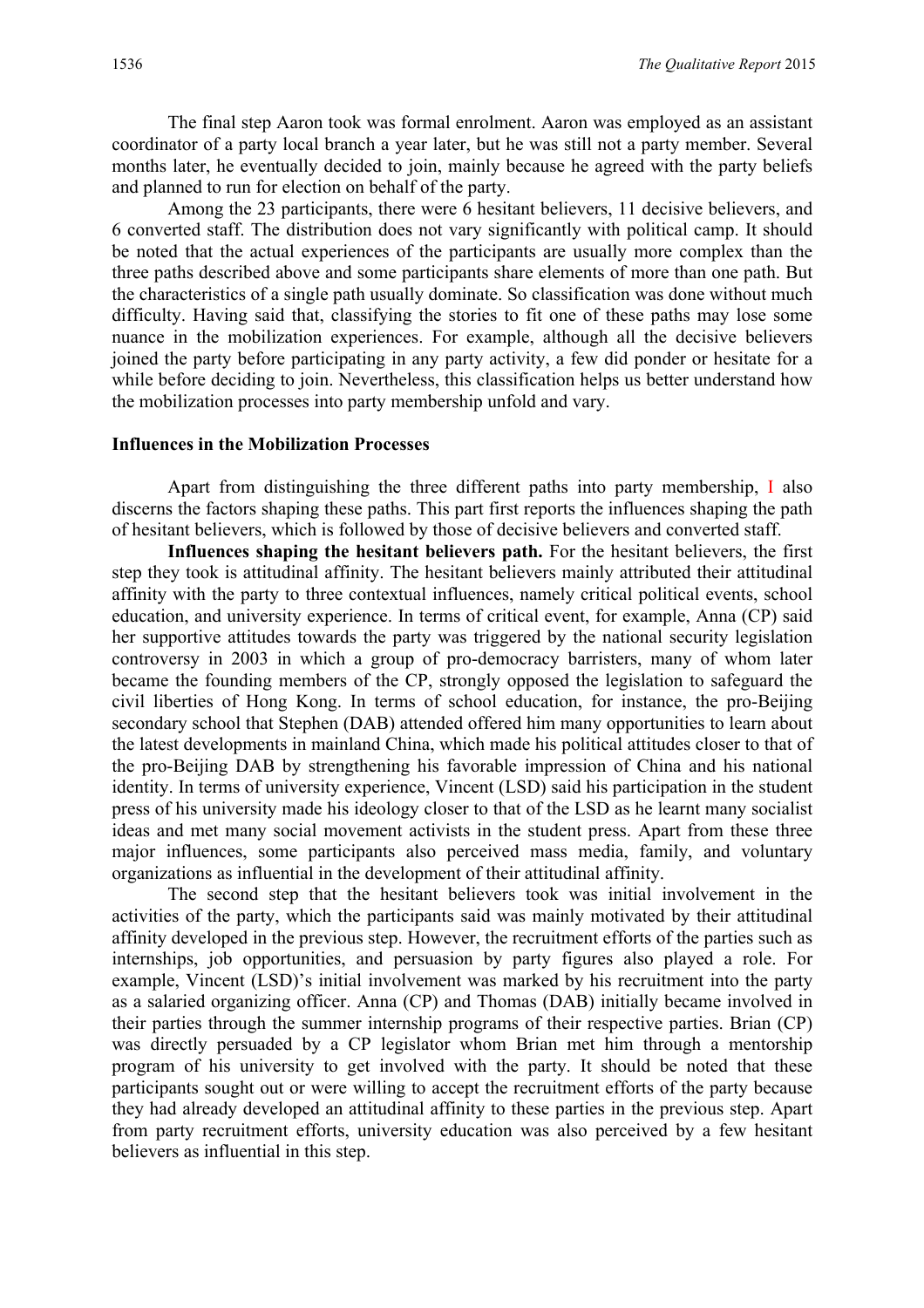The final step that the hesitant believers took was formal enrolment in the party as members. Persuasion from party figures and experiences within the party are most commonly cited by the participants as their reasons to take the joining decision. For example, Brian (CP) was persuaded to join the CP by a party official he assisted during an electoral campaign. For Stephen (DAB), the atmosphere or norm within the party mattered the most. He said his decision to join the party was a natural step to take partly because he, as a party staff himself, was also encouraged to invite other people to join. Thus, it would have been strange if he was not a member himself. Lastly, a few participants also perceived critical political events as an influence that triggered their joining decisions.

**Influences shaping the decisive believers path.** For the decisive believers, the first step they took is also attitudinal affinity, which was mainly shaped by five contextual influences, namely political parties, critical political events, mass media, university experience, and voluntary organizations. In terms of political parties, they exerted their influence mainly through their charismatic figures. For example, Philip (CP) was attracted to the CP by the caring and righteous image of a CP candidate during the 2008 LegCo election. In terms of critical socio-political events, their influence was disproportionately strong among pro-democracy participants and the most frequently mentioned event is the national security legislation controversy in 2003. For example, after participating in the rally opposing the legislation on 1 July 2003, George (DP) realized the importance of democracy and universal suffrage for Hong Kong, which made his ideology closer to that of the DP. The rally also shocked James (DP) and stimulated his interest in entering politics.

In terms of mass media, Peter (LSD) learned much about social democracy and developed an intention to join the LSD after listening to the online radio program of the LSD chairman. James (DP)'s favorable impression of the DP was largely developed by reading the newspaper column of a former DP chairman. In terms of university experience, Ray (NPP) became more aware of social and political issues after participating in a book club on Marxism and political economy when he was in graduate school. Charles (NPP) developed a favorable impression of the NPP chairwoman after meeting her in an event held by a student association in his university. In terms of voluntary organization, they helped the participants to develop an interest in joining political party. For example, Henry (DAB) developed a favorable impression of the DAB after receiving advice from a DAB district councilor on how to be a good master of ceremony in an event held by a volunteer group he joined.

Apart from these five influences, a few decisive believers also said family played a role. But its influence was mainly latent and indirect. None of the participants came from a politically active family. Their parents also seldom taught them about politics. School education was also rarely viewed by the decisive believers as influential in this step.

The second step the decisive believers took was formal enrolment. Their decision to join the party as members was mainly motivated by the attitudinal affinity they developed in the previous step. However, persuasion by party figures also played a role in some cases. For example, George (DP) was persuaded to join the party by a DP activist he met in the past. Charles (NPP) was directly persuaded by the party chair to join the party. For a few participants, voluntary organizations also played a role in this step. For example,

Ray (NPP) met a NPP activist in a think tank event and that activist later persuaded Ray to join the party.

The decisive believers became involved in party activities after they had joined the party. Their initial involvement was mainly a result of requests or persuasion from fellow party members. For example, Philip (CP) was invited by somebody from his local party branch to participate in party activities for the first time after he joined the party. Some participants also regarded critical socio-political events as influential. For example, Peter's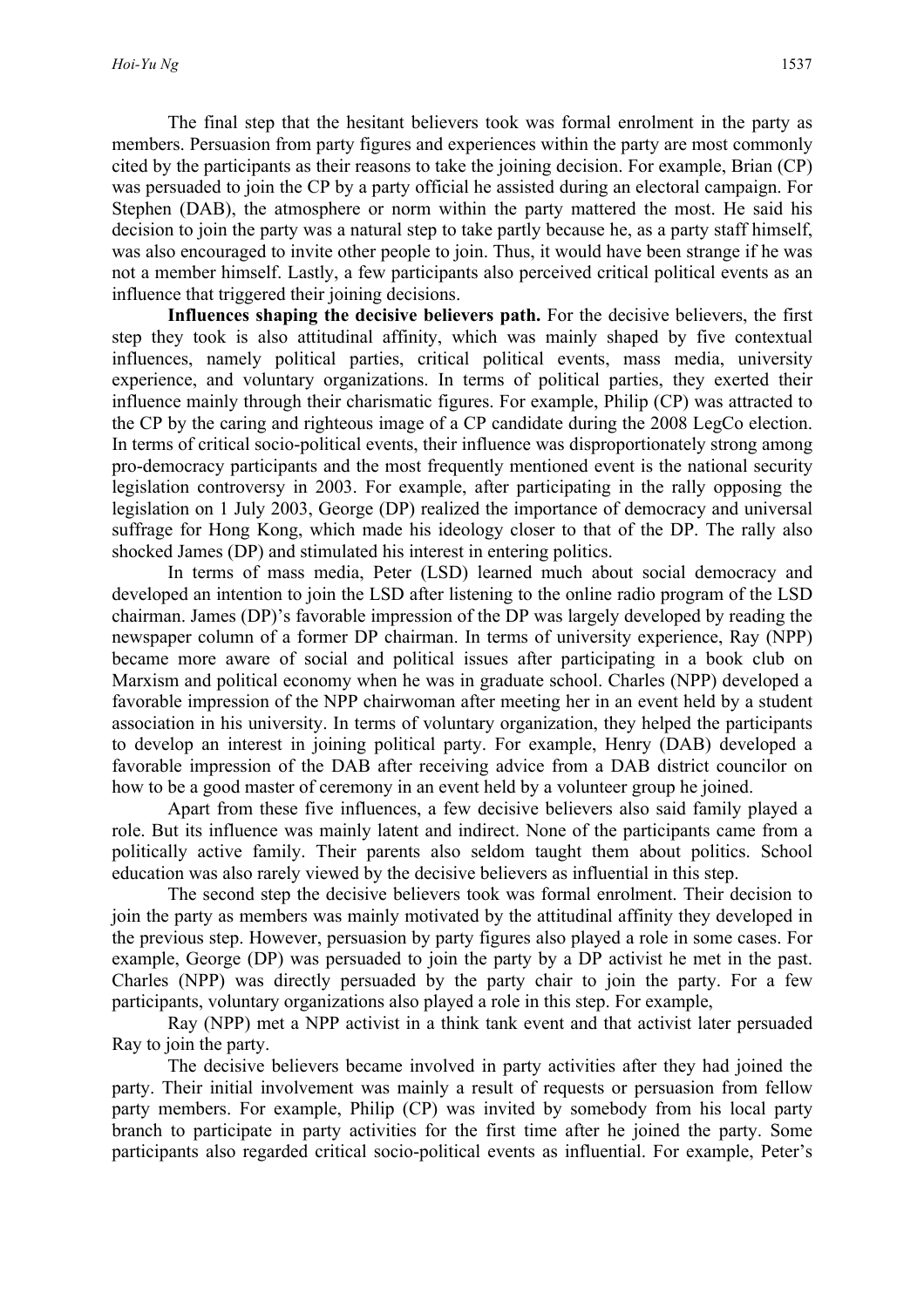(LSD) first involvement with the party was helping out in the "De-facto Referendum Movement" in  $2010<sup>3</sup>$ , of which LSD was one of the initiators.

**Influences shaping the converted staff path.** For the converted staff, the first step they took is initial involvement with the party, which was mainly motivated by recruitment efforts of the party. For example, Keith (DP) and Nick (CP) first became involved in their respective parties through the internship programs co-organized by their universities and the political parties. Aaron (DAB), Cherry (DAB), and Grace (DP) became involved with their parties when they were recruited by their parties as salaried staff such as councilor assistant or local organizer.

But how and why the converted staff were successfully reached by or attracted to the recruitment efforts of these parties? The interview data show that they were recruited successfully because of the influences of university experience and family. In terms of university experience, both Keith (DP) and Nick (CP) were students of the same public administration program which requires all students to intern in a political party or NGO in a summer vacation. This brought them to the internship programs of the parties they later joined. In terms of family, Grace's (DP) became an assistant of a DP legislator because of the request of her mother, who tried helping her to find a job after graduation.

The second step that the converted staff took was attitudinal affinity. Political party played an important role in this step. Many participants developed a supportive attitude toward the party and the intention to join through their experiences within the party organization. For example, Nick (CP) gained a favorable impression of the CP after joining its internship because he enjoyed the activities. Aaron (DAB) developed his interest in having a political career and joining the DAB because of his work experience as an assistant to a district councilor.

The final step that the converted staff took was formal enrolment as party members. Some of the converted staff joined the party by themselves because of the attitudinal affinity developed in the previous step, but others joined because of persuasion of party figures. For example, Nick's decision to join the CP was strongly influenced by the persuasion of a senior party member, who convinced him that the democratic movement of Hong Kong needed new blood to sustain itself. Jack (DAB) was persuaded by the chairperson of the party's youth wing to join the DAB during the graduation ceremony of the internship program.

Overall, I found that political parties, critical political events and university experience are most frequently perceived by the participants as important contextual influences in their pathways into party membership. School education, family, voluntary organization, and mass media are also perceived by some participant as important.

**Interrelation among the contextual influences.** Apart from identifying the contextual influences, I also found that some contextual influences are strongly interrelated. Their effect sometimes depends on the presence of other influences. For example, as mentioned above, some young party activists first became involved with their parties through party internship programs co-organized by the political party and their university program of study. For other participants, the influence of mass media depended on the family. For example, some participants attributed their habit of reading newspaper, which enhanced their awareness of current affairs and politics, to their parents who purchased newspapers daily.

**Influence of individual agency.** Lastly, the findings show that the participants are conscious individuals and the impact of contextual influences was not deterministic in shaping their paths into party membership. The individual agency and critical thinking of the participants also played a role in shaping their course of action. For example, Anna (CP), a

<u> 1989 - Jan Samuel Barbara, margaret e</u>

 $3 \text{ In } 2010$ , five legislators of the Civic Party and League of Social Democrats resigned to trigger a by-election. which was treated as a movement by the two parties to draw public support on universal suffrage.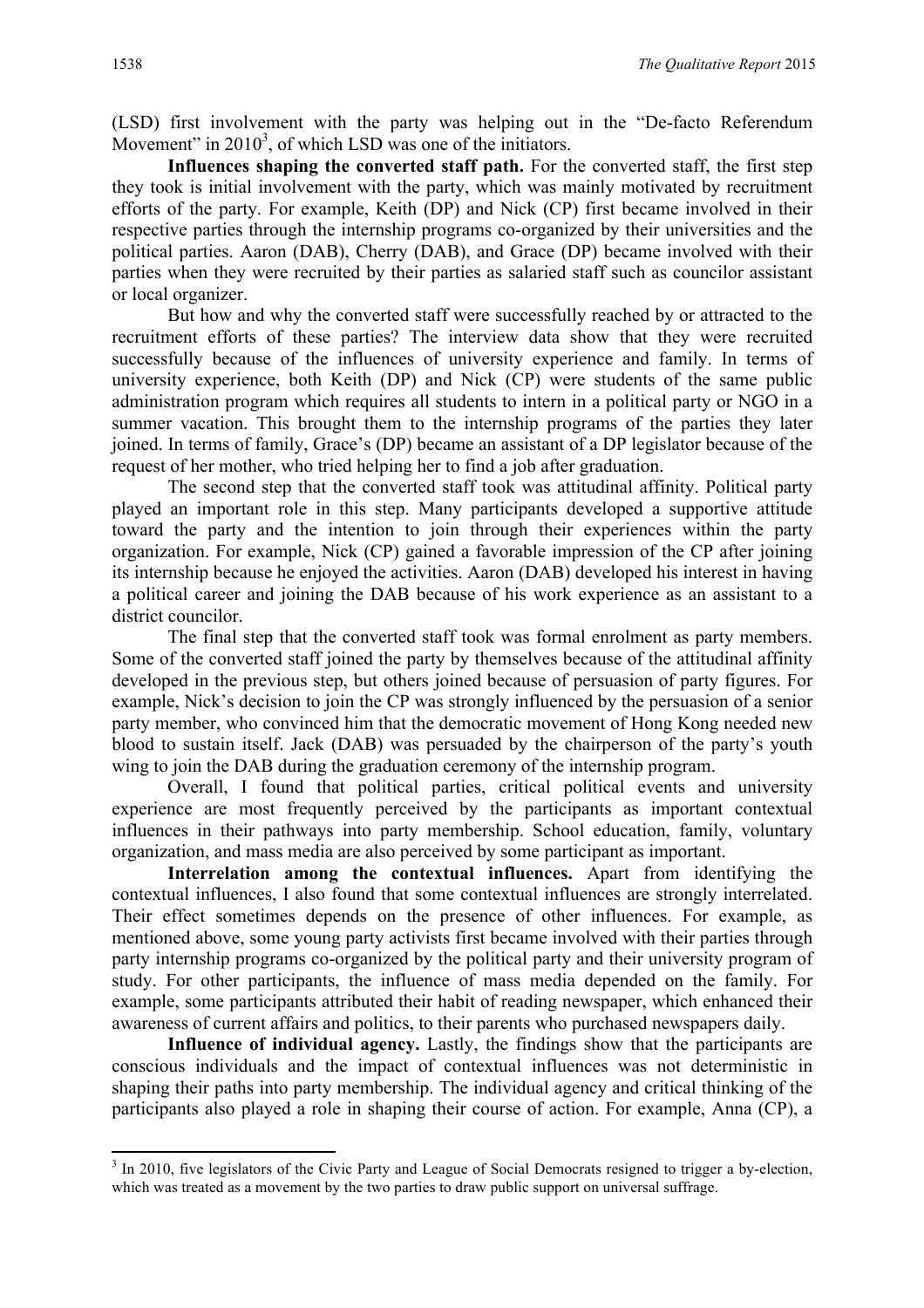hesitant believer, spent two years pondering whether she should join the party after becoming a party staff because she was afraid that the party would not share her beliefs in the future and she only decided to join when she concluded that her principles were consistent with those of the party. For Philip (CP), a decisive believer, the LegCo election did not directly led him to join the CP, but only stimulated his interest in politics and gave him an opportunity to evaluate the performance of various parties. He finally decided to join the CP because of his favorable evaluation of a CP candidate and his desire to expand the presence of the CP at the district level. Cherry (DAB), a converted staff, initially did not accept the invitation to join the party and stand for election on behalf the party because she was reluctant to take sides with any political camp. However, upon deeper reflection, she accepted the invitations because she found that she could not remain neutral forever in the political arena and must choose a side.

#### **Discussion**

This section discusses the implications of the research findings for the literature on youth participation in political parties. But before that I recap the objective and main results of this paper. This paper aims to examine the processes that resulted in the decision of 23 young people in Hong Kong to join political parties and to identify the important influences at play in the processes. The findings show that mobilization into party membership is composed of three steps, namely (a) attitudinal affinity, (b) initial involvement, and (c) formal enrolment. The study also found that the participants did not all follow the same sequence of steps and three different paths into party membership are identified, namely the paths of hesitant believers, decisive believers, and converted staff. Participants following the first two paths have already developed attitudinal affinity with the party before becoming involved but the converted staff have not. They initially became involved with the party as employees for non-political reasons and only gradually learned the ideology of the party after becoming involved with it. Lastly, as just discussed in the previous section, the study found that each path was shaped by a distinct set of contextual influences as well as the individual agency of the participants.

These findings generated some insights for the study of youth participation in political parties. First, it provides further evidence to show that the process approach and the study of individual mobilization process can be extended from the study of social movement activists (Bosi & Della Porta, 2012; Munson, 2008) to the study of young party members because the findings show that youth participation in political party can also be conceptualized as a multistep process.

Second, the process of joining a political party can be less straightforward than the literature believed. Bruter and Harrison's (2009) study of young party members in Europe discerns two steps to becoming a party member: being inspired and deciding to join. The present study found that an exploratory stage may exist between being inspired and formal enrolment. For example, the hesitant believers of this study decided to participate in some party activities before deciding to join, even if they had already developed an ideological affinity with the party. This exploratory stage also exists among the converted staff who became party staff before deciding to join.

Third, the present study shows that having an ideological affinity with a party is not a prerequisite for initial involvement in that party. As stories of the converted staff have shown, youth can become involved with a party for non-political reasons and gradually learn the party ideology after becoming involved. This finding echoes some studies of social movement activists (Blee, 2002; Munson, 2008) which found that joining a movement might precede the acquisition of its beliefs.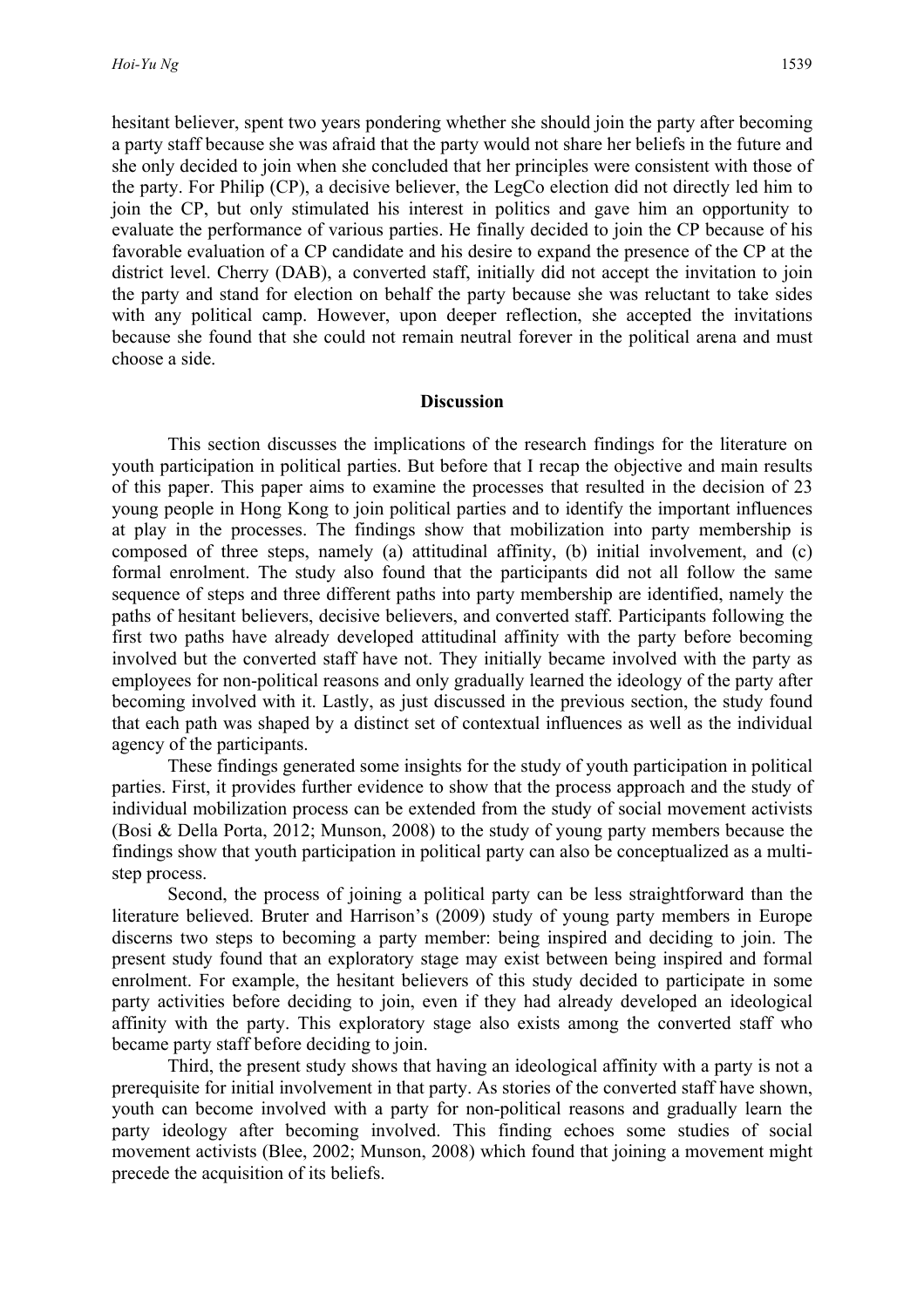Fourth, the study confirms the importance of some meso-level factors in contributing to individual mobilization into party membership such as political party, educational institutions, mass media, family, and voluntary organization. It also provides further insights to the role played by political party. For instance, the literature on party membership focuses on the incentives that parties create to attract new members. The study attempts to increase the given knowledge by tracing how young party members were attracted by these incentives through examining their personal experiences and histories prior to their initial involvement with the party, enhancing our understanding of how and why incentives work. For example, some participants were attracted to internship programs or job openings of political parties because they had already developed an attitudinal affinity with them. Moreover, this study proves that offering incentives is not the only strategy that parties can use to recruit young members (Mjelde, 2013). For example, direct persuasion by party personnel is another important recruitment strategy. The findings also show that political parties can act as agents of political socialization by helping young people develop ideological affinity with the party.

Fifth, this study shows that the importance of some contextual factors is contingent on the socio-political context of a society. A case in point is the family, which is repeatedly found in established Western democracies to be a very important influence contributing to youth participation in political parties (Bruter & Harrison, 2009; Cross & Young, 2008a; Gidengil, O'Neill, & Young, 2010; Van Liefferinge, Devos, & Steyvers, 2012). But family did not exert the same level of influence on my Hong Kong samples. Most parents of the participants were politically inactive and seldom discussed politics with their children. This may partly be explained by the historical and political context of Hong Kong where a culture of depoliticization existed during the post-war years (Lam, 2004) and the indifference of the British colonial government to civic education (Fairbrother, 2003).

Moreover, the importance of critical political events in contributing to youth mobilization into party membership shows that the macro-level context of Hong Kong may not necessarily be unfavorable to youth participation in political parties. It is because the emergence of many critical political events, such as large-scale demonstrations and social movements, can partly be attributed to the "liberal authoritarian" regime type of Hong Kong. This type of regime on the one hand creates perennial legitimacy problems for the government (Ma, 2008; Sing, 2006) and on the other hand gives the pro-democracy forces enough freedom to mobilize people to challenge it (Case, 2008; O'Donnell & Schmitter, 1986).

In addition, the present study highlights the complex interplay of factors in the individual mobilization process, which has received relatively little attention from the literature (Amnå, Ekström, Kerr, & Starrin, 2009; Lee, Shah, & McLeod, 2013; Quintelier, 2015; Solhaug & Kristensen, 2013). It shows that the contextual factors could not only exert their influences independently, but can also interact and exert their influence indirectly through other influences.

Lastly, this study provides further evidence to support the importance of individual agency in the process of youth political participation, which is emphasized by the more recent literature of political socialization (Amnå, Ekström, Kerr, & Starrin, 2009; Hahn & Alviar-Martin, 2008; Leung, 2006). It shows that individual agency is also important in shaping the individual mobilization processes into party activism of young people, who are not passively and exclusively influenced by the contexts surrounding them.

#### **Limitations of the Study**

I must acknowledge that this study has several limitations. First, more information about the participants other than life history interviews would have provided a more in-depth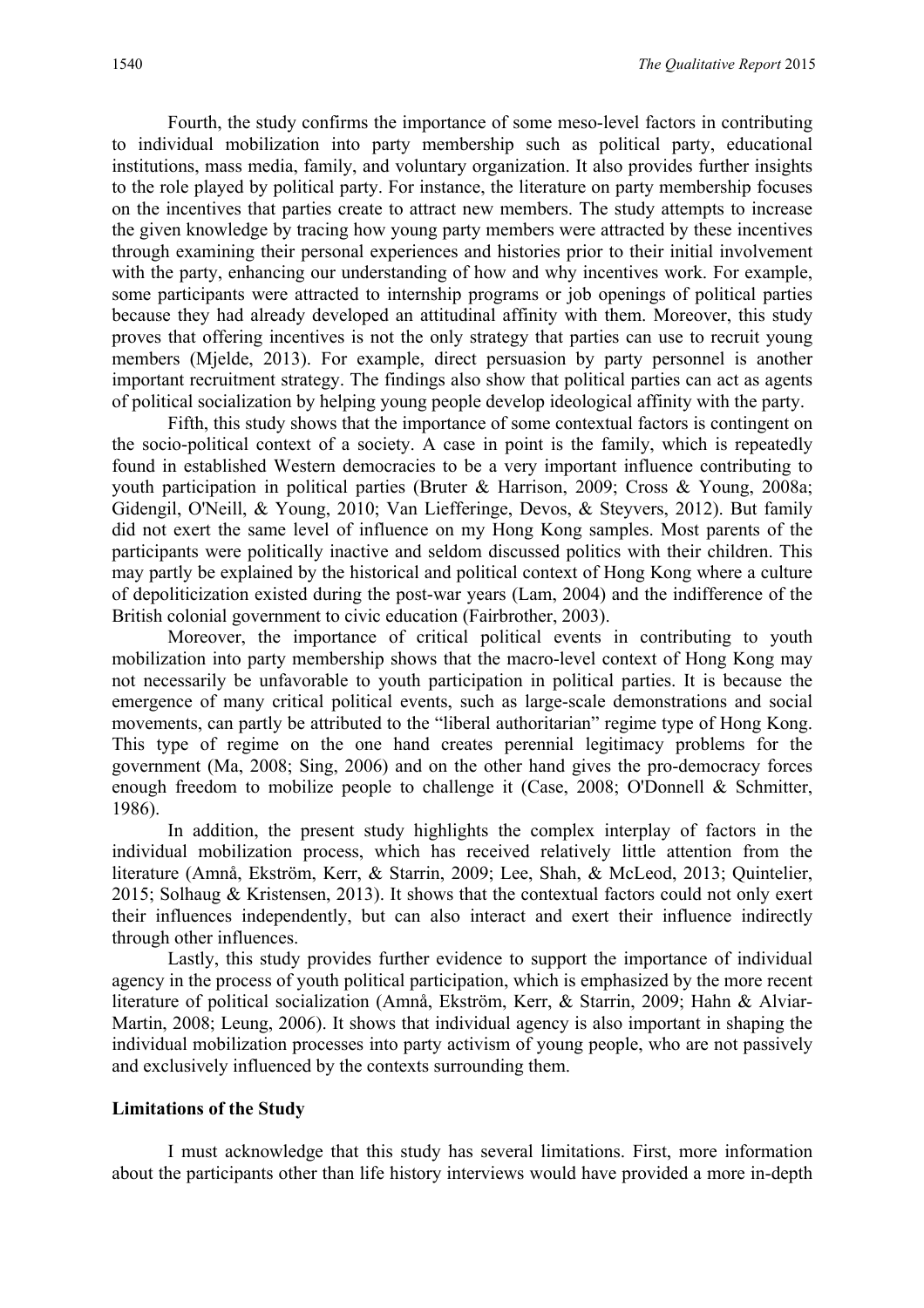picture of their lives and context for their mobilization into party membership. Second, my analysis may have been somewhat biased (particularly my interpretation of the interview data) because I am a supporter of the pro-democracy camp (McEvoy, 2006). Nevertheless, I tried my best to minimize this bias through continuous and critical self-reflection.

#### **Conclusion**

This paper enhanced our understanding of the individual mobilization process leading some Hong Kong young people to join political parties through life history interviews with 23 young party members. It found that the mobilization of young people to party membership is a three-step process shaped by a variety of macro- and meso-level influences as well as the individual agency of the young people. It also found that there is more than one mobilization pathway because different configurations of influences have led young people to go through different orders of steps and create three different paths into party membership.

Future studies could be conducted on the young party members of this study a few years later to track the developments and changes in their lives so that we can gain a deeper understanding of the political careers of young people in Hong Kong. Scholars could also examine the mobilization processes of young party members in other similar hybrid regimes in Asia such as Singapore for comparison.

#### **References**

- Amnå, E., Ekström, M., Kerr, M., & Starrin, H. (2009). Political socialization and human agency: The development of civic engagement from adolescence to adulthood. *Statsvetenskaplig Tidskrift, 111*(1), 27-40.
- Becker, H. S. (1963). *Outsiders: Studies in the sociology of deviance*. New York, NY: Free Press.
- Blee, K. M. (2002). *Inside organized racism: Women in the hate movement*. Berkeley, CA: University of California Press.
- Blee, K. M., & Taylor, V. (2002). Semi-structured interviewing in social movement research. In B. Klandermans & S. Staggenborg (Eds.), *Methods of social movement research* (pp. 92-117). Minneapolis, MN: University of Minnesota Press.
- Bosi, L., & Della Porta, D. (2012). Micro-mobilization into armed groups: Ideological, instrumental and solidaristic paths. *Qualitative Sociology, 35*(4), 361-383.
- Braungart, R. G., & Braungart, M. M. (1994). Childhood and youth experiences of former political activist leaders from the 1960s. *Young: Nordic Journal of Youth Research, 2*(4), 2-16.
- Bruter, M., & Harrison, S. (2009). *The future of our democracies: Young party members in Europe*. Basingstoke, UK: Palgrave Macmillan.
- Canzheng xinyidai jiancheng zhengdang zhuli (New generation of politicians gradually take the centre stage). (2010). *Ming Pao*, A04.
- Case, W. (2008). Hybrid politics and new competitiveness: Hong Kong's 2007 Chief Executive election. *East Asia: An International Quarterly, 25*(4), 365-388.
- Choy, I. C. (1999). Political parties and political participation in Hong Kong. In J. Y. S. Cheng (Ed.), *Political participation in Hong Kong* (pp. 121-173). Hong Kong, China: City University of Hong Kong Press.
- Clark, P. B., & Wilson, J. Q. (1961). Incentive systems: A theory of organizations. *Administrative Science Quarterly, 6*(2), 129-166.
- Cole, A. L., & Knowles, J. G. (2001). *Lives in context: The art of life history research*. Walnut Creek, CA: Altamira Press.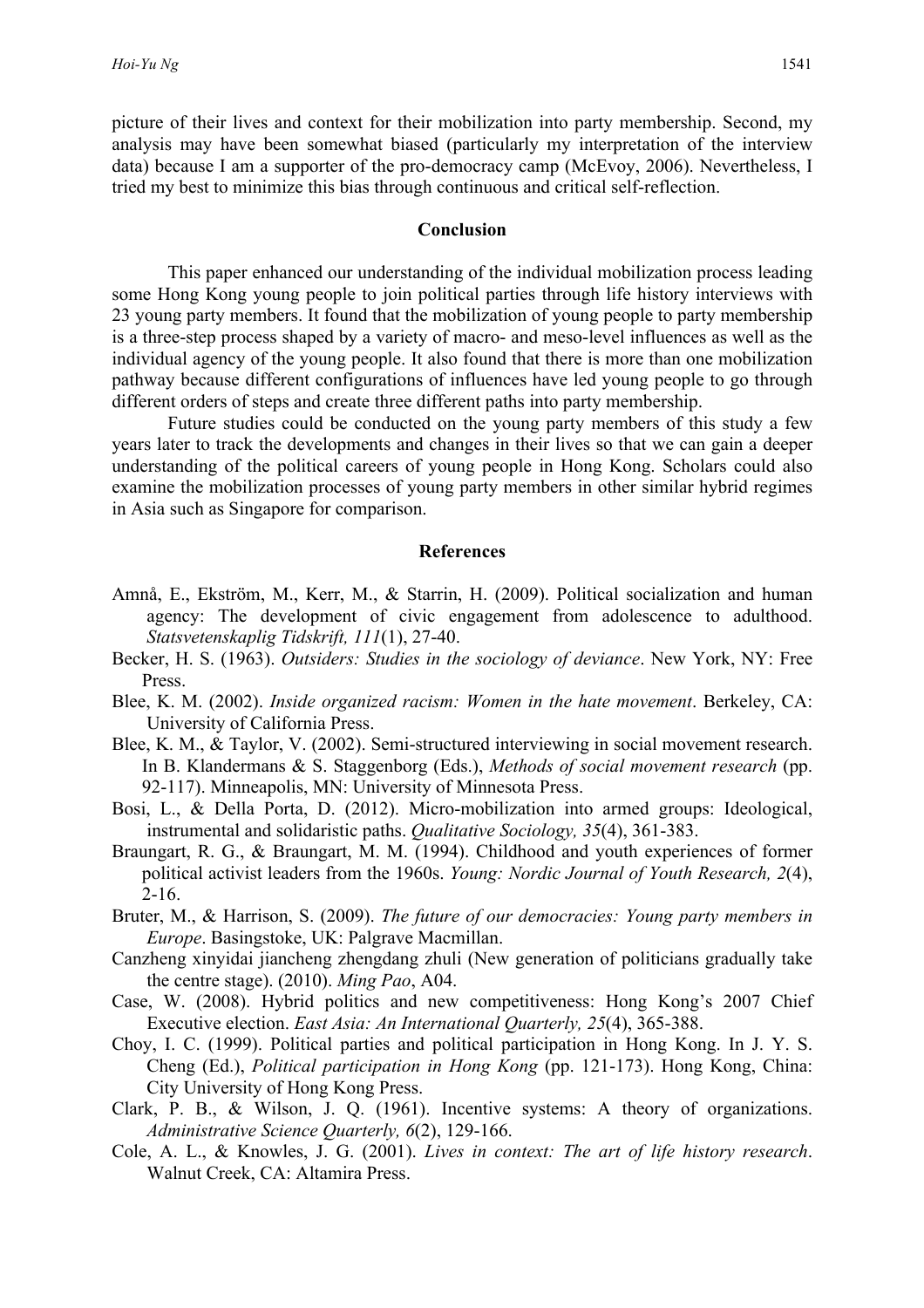- Cross, W., & Young, L. (2004). The contours of political party membership in Canada. *Party Politics, 10*(4), 427-444.
- Cross, W., & Young, L. (2008a). Factors influencing the decision of the young politically engaged to join a political party. *Party Politics, 14*(3), 345-269.
- Cross, W., & Young, L. (2008b). Membership among young party members: The case of the Canadian Liberal Party. *Journal of Elections, Public Opinion and Parties, 18*(3), 257- 281.
- Della Porta, D. (1992). Life histories in the analysis of social movement activists. In M. Diani & R. Eyerman (Eds.), *Studying collective action* (pp. 168-193). London, UK: Sage.
- Denzin, N. K. (1989). *Interpretive biography*. Newbury Park, CA: Sage.
- Desrues, T., & Kirhlani, S. (2013). Membership under authoritarianism: Young political militants in Meknes. *Journal of North African Studies, 18*(5), 753-767.
- Diamond, L. (2002). Thinking about hybrid regimes. *Journal of Democracy, 13*(2), 21-35.
- Fairbrother, G. P. (2003). *Toward critical patriotism: Student resistance to political education in Hong Kong and China.* Hong Kong, China: Hong Kong University Press.
- Flanagan, C., & Levine, P. (2010). Civic engagement and the transition to adulthood. *The Future of Children, 20*(1), 159-179.
- Frisco, M. L., Muller, C., & Dodson, K. (2004). Participation in voluntary youth-serving associations and early adult voting behavior. *Social Science Quarterly, 85*(3), 660-676.
- George, A. L., & Bennett, A. (2005). *Case studies and theory development in the social sciences.* Cambridge, MA: MIT Press.
- Gerring, J. (2007). Review article: The mechanismic worldview: Thinking inside the box. *British Journal of Political Science, 38*(1), 161-179.
- Gidengil, E., O'Neill, B., & Young, L. (2010). Her mother's daughter? The influence of childhood socialization on women's political engagement. *Journal of Women, Politics & Policy, 31*(4), 334-355.
- Goodwin, M. J. (2010). Activism in contemporary extreme right parties: The case of the British National Party (BNP). *Journal of Elections, Public Opinion & Parties, 20*(1), 31- 54.
- Hahn, C. L., & Alviar-Martin, T. (2008). International political socialization research. In L. S. Levstik & C. A. Tyson (Eds.), *Handbook of research in social studies education* (pp. 81-108). New York, NY: Routledge.
- Hall, P. A. (2008). Systematic process analysis: When and how to use it. *European Management Review, 7*(3), 24-31.
- Harley, A. E., Buckworth, J., Latz, M. L., Willis, S. K., Odoms-Young, A., & Heaney, C. A. (2009). Developing long-term physical activity participation: A grounded theory study with African American women. *Health Education & Behavior, 36*(1), 97-112.
- Hong Kong Institute of Asia-Pacific Studies. (2013). *Survey findings on evaluation of political parties in Hong Kong.* Hong Kong Institute of Asia-Pacific Studies at CUHK [Press release]. Retrieved from http://www.cuhk.edu.hk/hkiaps/tellab/pdf/telepress/13/Press\_Release\_20130731.pdf
- Horgan, J. (2008). From profiles to pathways and roots to routes: Perspectives from psychology on radicalization into terrorism. *The Annals of the American Academy of Political and Social Science, 618*, 80-94.
- Kenig, O., Philipov, M., & Rahat, G. (2013). Party membership in Israel: An overview. *Israel Studies Review, 28*(1), 8-32.
- Klandermans, B., & Mayer, N. (Eds.). (2006). *Extreme right activists in Europe: Through the magnifying glass*. London, UK: Routledge.
- Lam, J. T. M. (2010). Party institutionalization in Hong Kong. *Asian Perspective, 34*(2), 53- 82.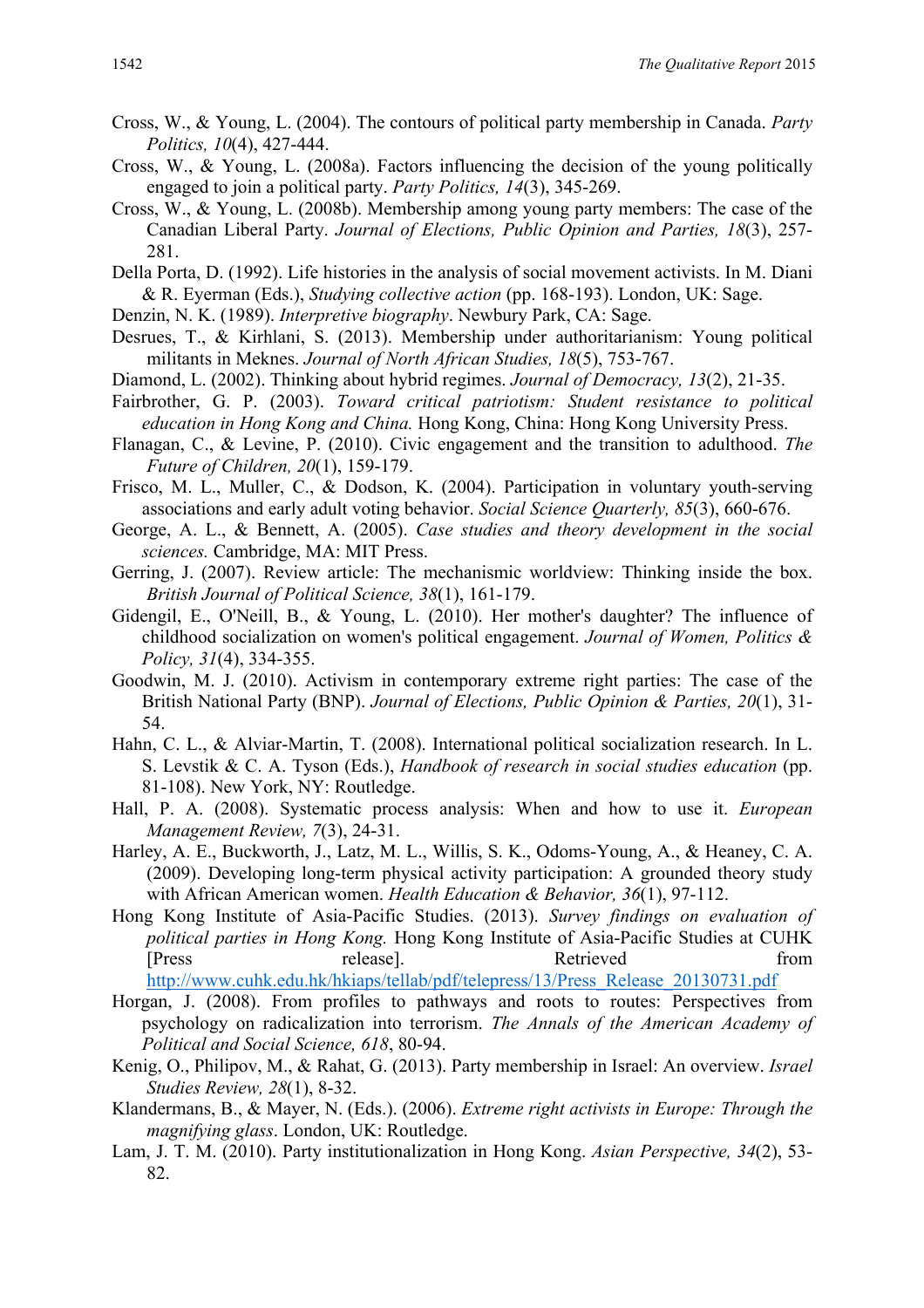- Lam, W. (2004). *Understanding the political culture of Hong Kong: The paradox of activism and depoliticization*. Armonk, NY: M. E. Sharpe.
- Lau, S., & Kuan, H. (2002). Hong Kong's stunted political party system. *The China Quarterly, 172*, 1010-1028.
- Lee, N., Shah, D. V., & McLeod, J. M. (2013). Processes of political socialization: A communication mediation approach to youth civic engagement. *Communication Research, 40*(5), 669-697. doi:10.1177/0093650212436712
- Leung, Y. W. (2006). How do they become socially/politically active? Case studies of Hong Kong secondary students' political socialization. *Citizenship Teaching and Learning, 2*(2), 51-66.
- Lin, C. (2013). A primary study on party membership of the Kuomintang in Taiwan: From the party workers' perspectives. *Taiwan Journal of Political Science, 17*(2), 71-114.
- Linden, A., & Klandermans, B. (2007). Revolutionaries, wanderers, converts, and compliants: Life histories of extreme right activists. *Journal of Contemporary Ethnography, 36*(2), 184-201.
- Linek, L., & Pecháček, S. (2007). Low membership in Czech political parties: Party strategy or structural determinants? *Journal of Communist Studies and Transition Politics, 23*(2), 259-275.
- Ma, N. (2007). *Political development in Hong Kong: State, political society, and civil society*. Hong Kong, China: Hong Kong University Press.
- Ma, N. (2008). Civil society and democratization in Hong Kong: Paradox and duality. *Taiwan Journal of Democracy, 4*(2), 155-175.
- Ma, N. (2009). Twenty years of functional elections in Hong Kong: Exclusive corporatism or alternative democratic form? *Democratization, 45*(4), 421-433.
- Ma, N. (2010). *Hong Kong politics: Development process and key issues*. Hong Kong, China: Hong Kong Institute of Asia-Pacific Studies.
- Ma, N. (2012). Political parties and elections. In W. Lam, P. L. Lui & W. Wong (Eds.), *Contemporary Hong Kong government and politics* (2<sup>nd</sup> ed., pp. 159-177). Hong Kong, China: Hong Kong University Press.
- McAdam, D. (1988). *Freedom summer*. New York, NY: Oxford University Press.
- McEvoy, J. (2006). Elite interviewing in a divided society: Lessons from Northern Ireland. *Politics, 26*(3), 184-191.
- McFarland, D. A., & Thomas, R. J. (2006). Bowling young: How youth voluntary associations influence adult political participation. *American Sociological Review, 71*(3), 401-425.
- Merrill, B., & West, L. (2009). *Using biographical methods in social research*. Los Angeles, CA: SAGE.
- Mjelde, H. L. (2013). How and why parties respond to membership decline: The case of the SPD and the CDU. *German Politics, 22*(3), 253-269. doi:10.1080/09644008.2013.831837
- Morales, L. (2009). *Joining political organizations: Institutions, mobilization, and participation in Western democracies*. Colchester, UK: European Consortium for Political Research.
- Munson, Z. W. (2008). *The making of pro-life activists: How social movement mobilization works*. Chicago, IL: The University of Chicago Press.
- Norris, P. (2002). *Democratic phoenix: Reinventing political membership*. Cambridge, UK: Cambridge University Press.
- Norris, P. (2003). Young people & political membership: From the politics of loyalties to the politics of choice? *Council of Europe Symposium: Young People and Democratic Institutions: From Disillusionment to Participation,* Strasbourg, France.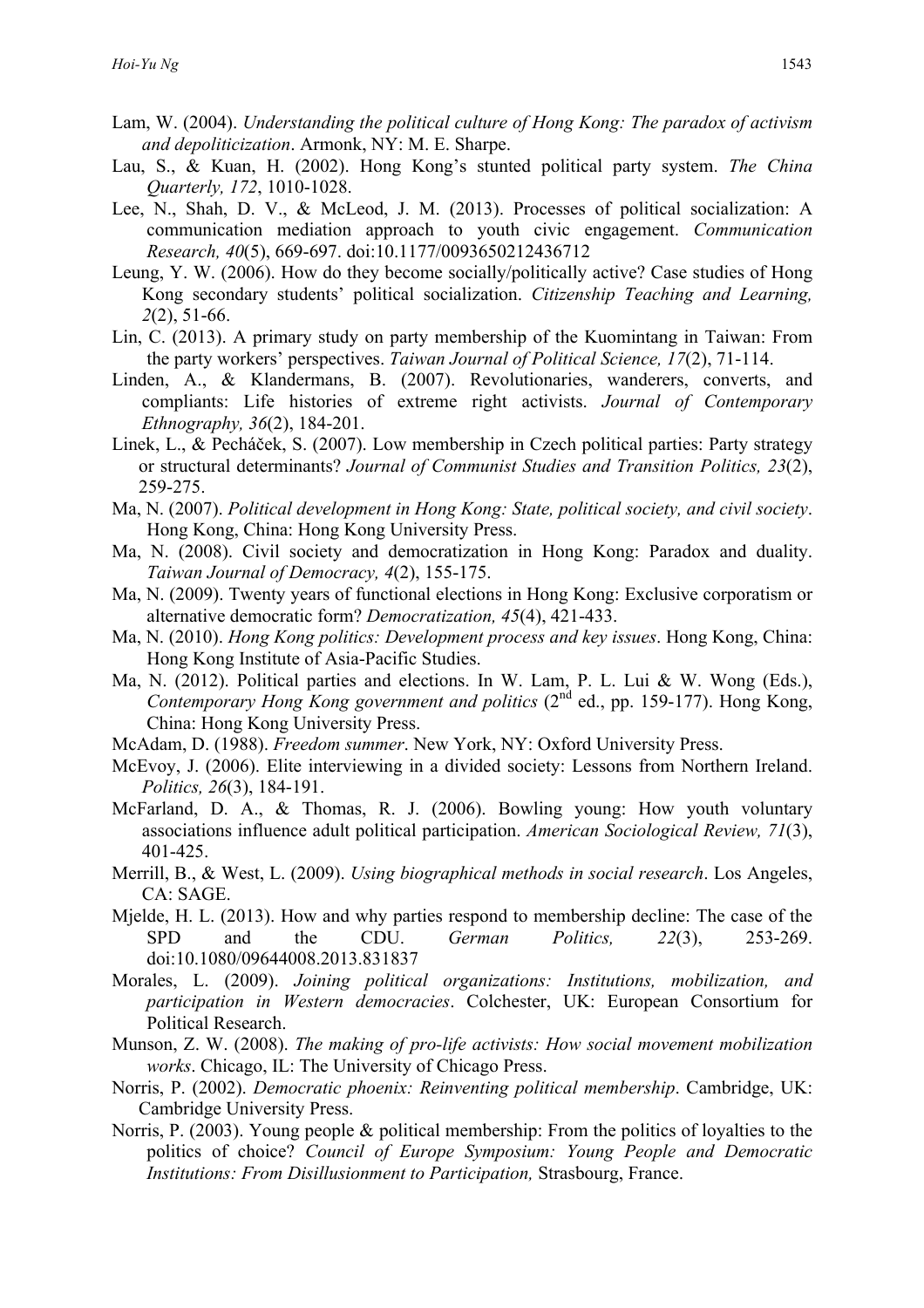- O'Donnell, G., & Schmitter, P. C. (1986). *Transitions from authoritarian rule: Tentative conclusions about uncertain democracies*. Baltimore, MD: The Johns Hopkins University Press.
- Pedersen, K., Bille, L., Buch, R., Elklit, J., Hansen, B., & Jørgen Nielsen, H. (2004). Sleeping or active partners? Danish party members at the turn of the millennium. *Party Politics, 10*(4), 367-383.
- Persson, M. (2014). Social network position mediates the effect of education on active political party membership. *Party Politics, 20*(5), 724-739.
- Pierson, P. (2000). Not just what, but when: Timing and sequence in political processes. *Studies in American Political Development, 14*(1), 72-92.
- Quéniart, A. (2008). The form and meaning of young people's involvement in community and political work. *Youth and Society, 40*(2), 203-223.
- Quintelier, E. (2007). Differences in political participation between young and old people. *Contemporary Politics, 13*(2), 165-180.
- Quintelier, E. (2008). Who is politically active: The athlete, the scout member or the environmental activist? *Acta Sociologica, 51*(4), 355-370.
- Quintelier, E. (2015). Engaging adolescents in politics: The longitudinal effect of political socialization agents. *Youth & Society, 47*(1), 51-69. doi:10.1177/0044118X13507295
- Ritchie, J., Spencer, L., & O'Connor, W. (2003). Carrying out qualitative analysis. In J. Ritchie, & J. Lewis (Eds.), *Qualitative research practice: A guide for social science students and researchers* (pp. 219-262). London, UK: SAGE.
- Roberts, B. (2002). *Biographical research*. Buckingham, UK: Open University Press.
- Sawyer, P. R. (2005). *Socialization to civil society: A life-history study of community leaders*. Albany, NY: State University of New York Press.
- Scarrow, S. E. (2007). Political membership and party members. In R. J. Dalton & H. Klingemann (Eds.), *The Oxford handbook of political behavior* (pp. 636-654). Oxford, UK: Oxford University Press.
- Scarrow, S. E., & Gezgor, B. (2010). Declining memberships, changing members? European political party members in a new era. *Party Politics, 16*(6), 823-843.
- Schulz, W., Ainley, J., Fraillon, J., Kerr, D., & Losito, B. (2010). *Initial findings from the IEA international civic and citizenship study*. Amsterdam, The Netherlands: International Association for the Evaluation of Educational Achievement.
- Searle-Chatterjee, M. (1999). Occupation, biography and new social movements. *Sociological Review, 47*(2), 258-279.
- Seyd, P., & Whiteley, P. (1992). *Labour's grass roots: The politics of party membership*. Oxford, UK: Clarendon Press.
- Seyd, P., & Whiteley, P. (2004). British party members: An overview. *Party Politics, 10*(4), 355-366.
- Sham, L., & Shen, S. (2007). The emergence of youth organizations: Another means of social participation. *Journal of Youth Studies, 10*(2), 39-50.
- Sing, M. (2004). Origins of anti-partyism in Hong Kong. *East Asia: An International Quarterly, 21*(3), 37-57.
- Sing, M. (2006). The legitimacy problem and democratic reform in Hong Kong. *Journal of Contemporary China, 15*(48), 517-532.
- Solhaug, T., & Kristensen, N. N. (2013). Political learning among youth: Exploring patterns of students' first political awakening. *Citizenship, Social and Economics Education, 12*(3), 174-185.
- Tan, N. C. (2010). *Access to power: Hegemonic party rule in Singapore and Taiwan.*  (Unpublished doctoral dissertation). University of British Columbia, Vancouver, Canada.